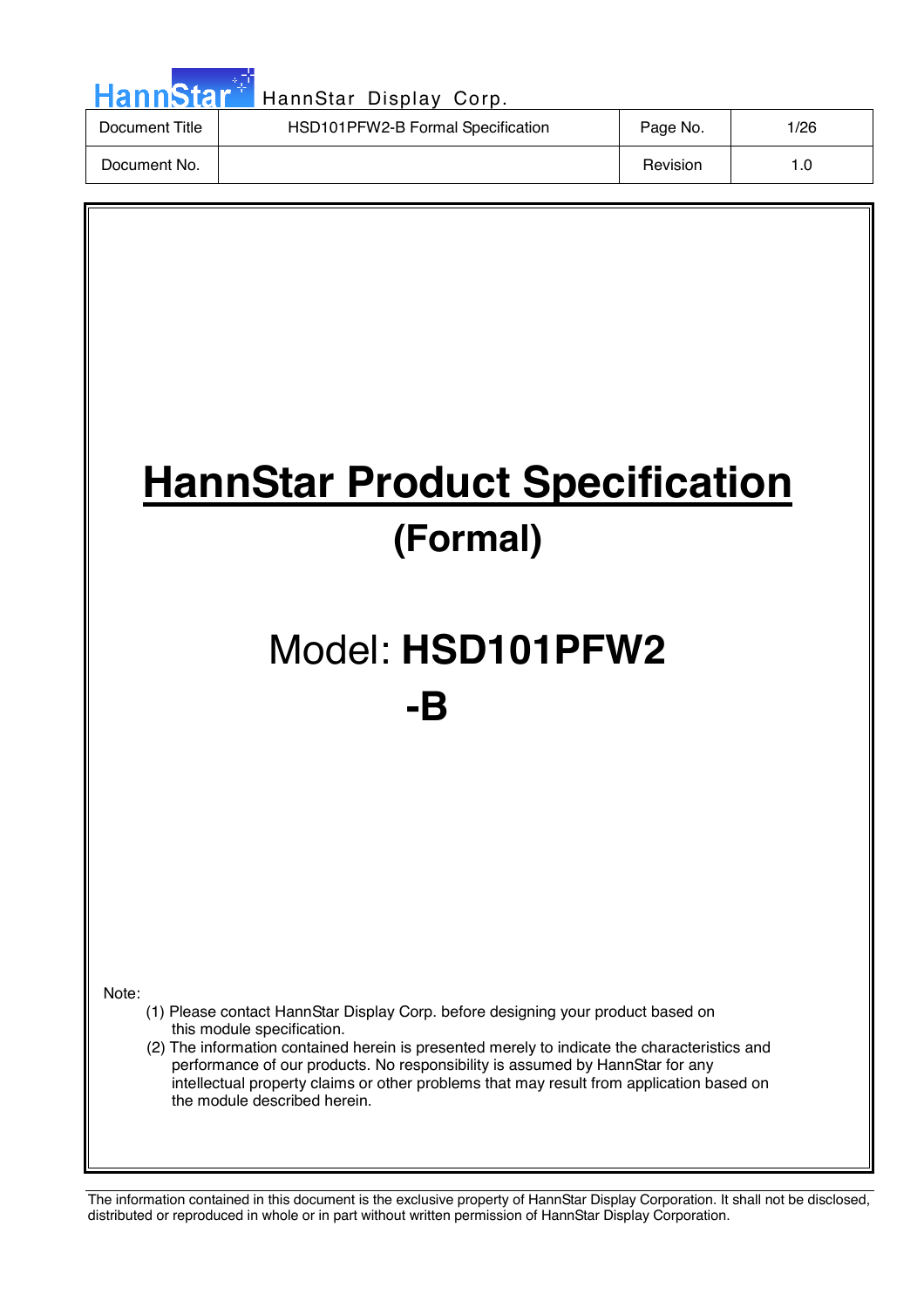|  | <b>HannStar</b> |  |
|--|-----------------|--|
|  |                 |  |

Iī

### HannStar Display Corp.

| Document Title | HSD101PFW2-B Formal Specification | Page No. | 2/26 |
|----------------|-----------------------------------|----------|------|
| Document No.   |                                   | Revision |      |

|         | <b>Record of Revisions</b> |                           |                                                  |  |  |  |
|---------|----------------------------|---------------------------|--------------------------------------------------|--|--|--|
|         |                            |                           |                                                  |  |  |  |
| Rev.    | Date                       | Sub-Model                 | Description of change                            |  |  |  |
| $1.0\,$ |                            | $\mathsf{B}^{\star\star}$ | Formal Product Specification was first released. |  |  |  |
|         |                            |                           |                                                  |  |  |  |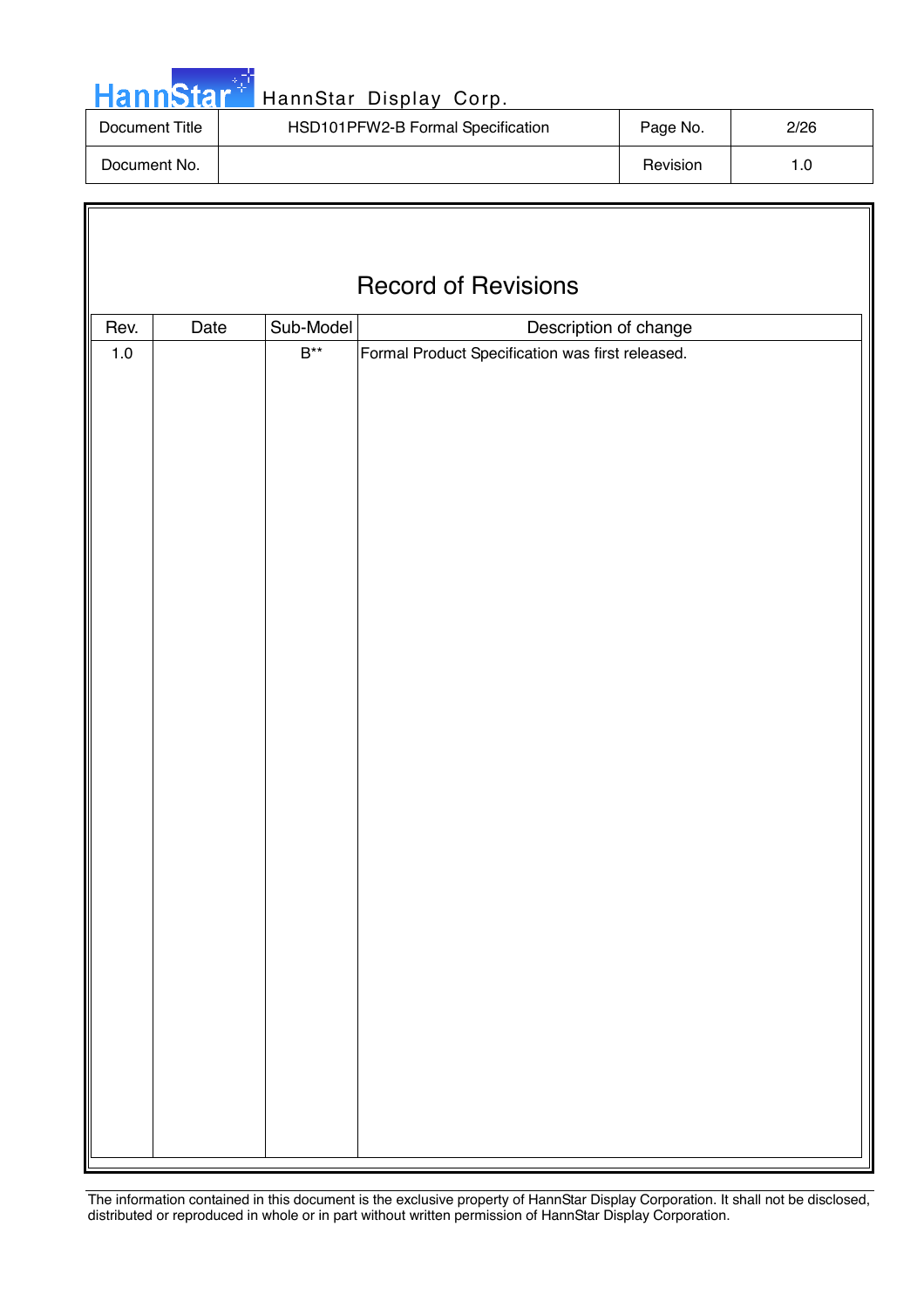|  |  | <b>HannStar</b> |  |
|--|--|-----------------|--|
|  |  |                 |  |

### HannStar Display Corp.

| Document Title | HSD101PFW2-B Formal Specification | Page No. | 3/26 |
|----------------|-----------------------------------|----------|------|
| Document No.   |                                   | Revision | 1.O  |

| 1.0  | p.4  |
|------|------|
| 2.0  | p.5  |
| 3.0  | p.6  |
| 4.0  | p.10 |
| 5.0  | p.12 |
| 6.0  | p.13 |
| 7.0  | p.20 |
| 8.0  | p.21 |
| 9.0  | p.23 |
| 10.0 | p.24 |
| 11.0 | p.25 |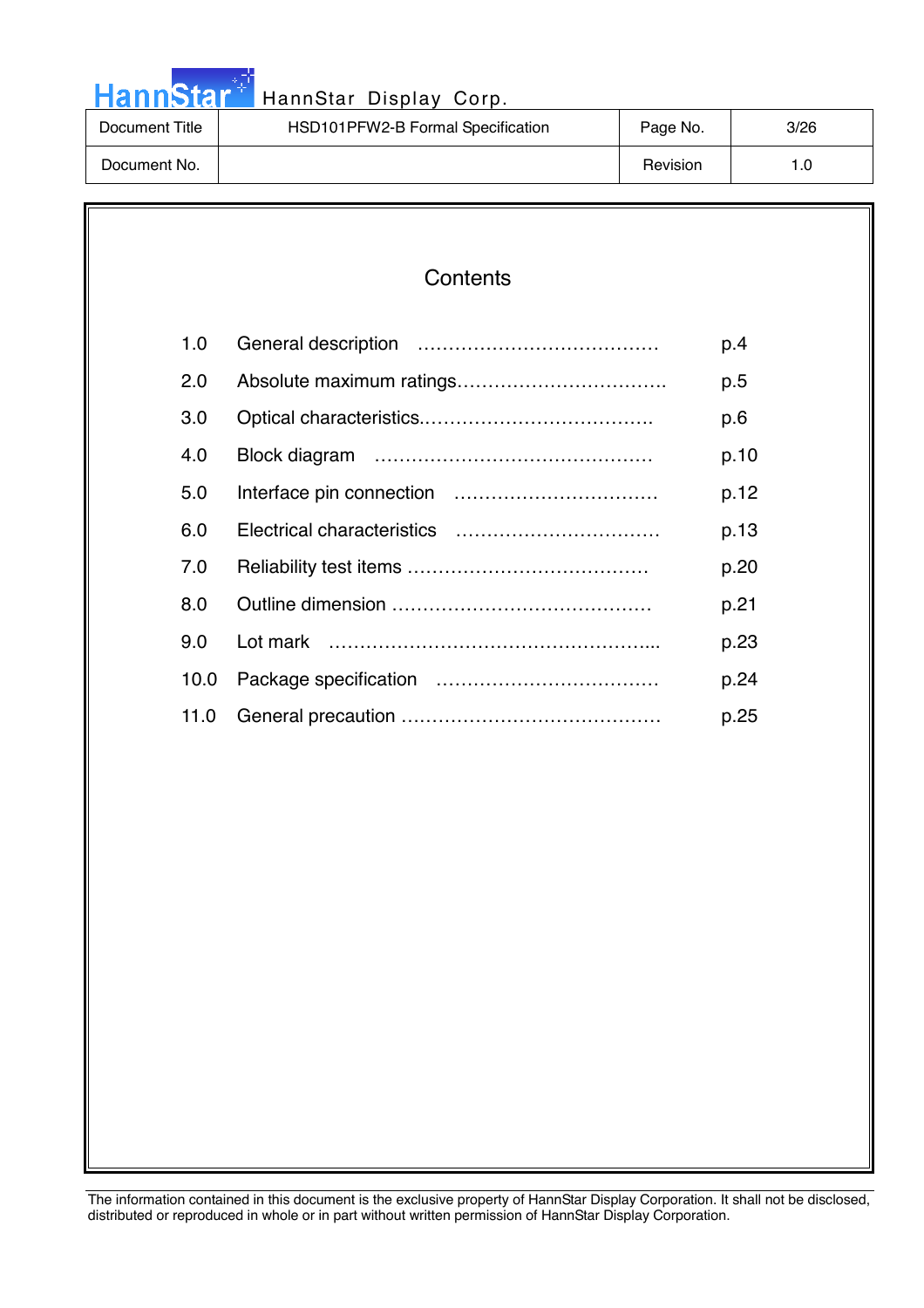

## HannStar<sup>#</sup> HannStar Display Corp.

| Document Title | HSD101PFW2-B Formal Specification | Page No. | 4/26 |
|----------------|-----------------------------------|----------|------|
| Document No.   |                                   | Revision | . .0 |

### **1.0 GENERAL DESCRIPTION**

#### **1.1 Introduction**

HannStar Display model HSD101PFW2-B is a color active matrix thin film transistor (TFT) liquid crystal display (LCD) that uses amorphous silicon TFT as a switching device. This model is composed of a TFT LCD panel, a driving circuit and a back light system. This TFT LCD has a 10.1 (16:9) inch diagonally measured active display area with WSVGA (1024 horizontal by 600 vertical pixel) resolution.

### **1.2 Features**

- 10.1 (16:9 diagonal) inch configuration
- One channel LVDS interface
- 262K color by 6 bit R.G.B signal input
- RoHS Compliance
- Halogen Free

### **1.3 Applications**

- Mobile NB
- Digital Photo frame
- Display terminal for AV application

#### **1.4 General information**

| Item                     | Specification                 | Unit   |
|--------------------------|-------------------------------|--------|
| <b>Outline Dimension</b> | 235 x 143 x 4.9 (Typ.)        | mm     |
| Display area             | 222.72(H) x 125.28(V)         | mm     |
| Number of Pixel          | 1024 RGB (H) x 600(V)         | pixels |
| Pixel pitch              | $0.2175(H) \times 0.2088(V)$  | mm     |
| Pixel arrangement        | <b>RGB Vertical stripe</b>    |        |
| Display mode             | Normally white                |        |
| <b>INTSC</b>             | 50                            | $\%$   |
| Surface treatment        | Anti-Glare, Hard-Coating (3H) |        |
| Weight                   | 175 (Typ.)                    | g      |
| Back-light               | <b>White LED</b>              |        |
| <b>Power Consumption</b> | 0.65W (Max.)/Logic            | w      |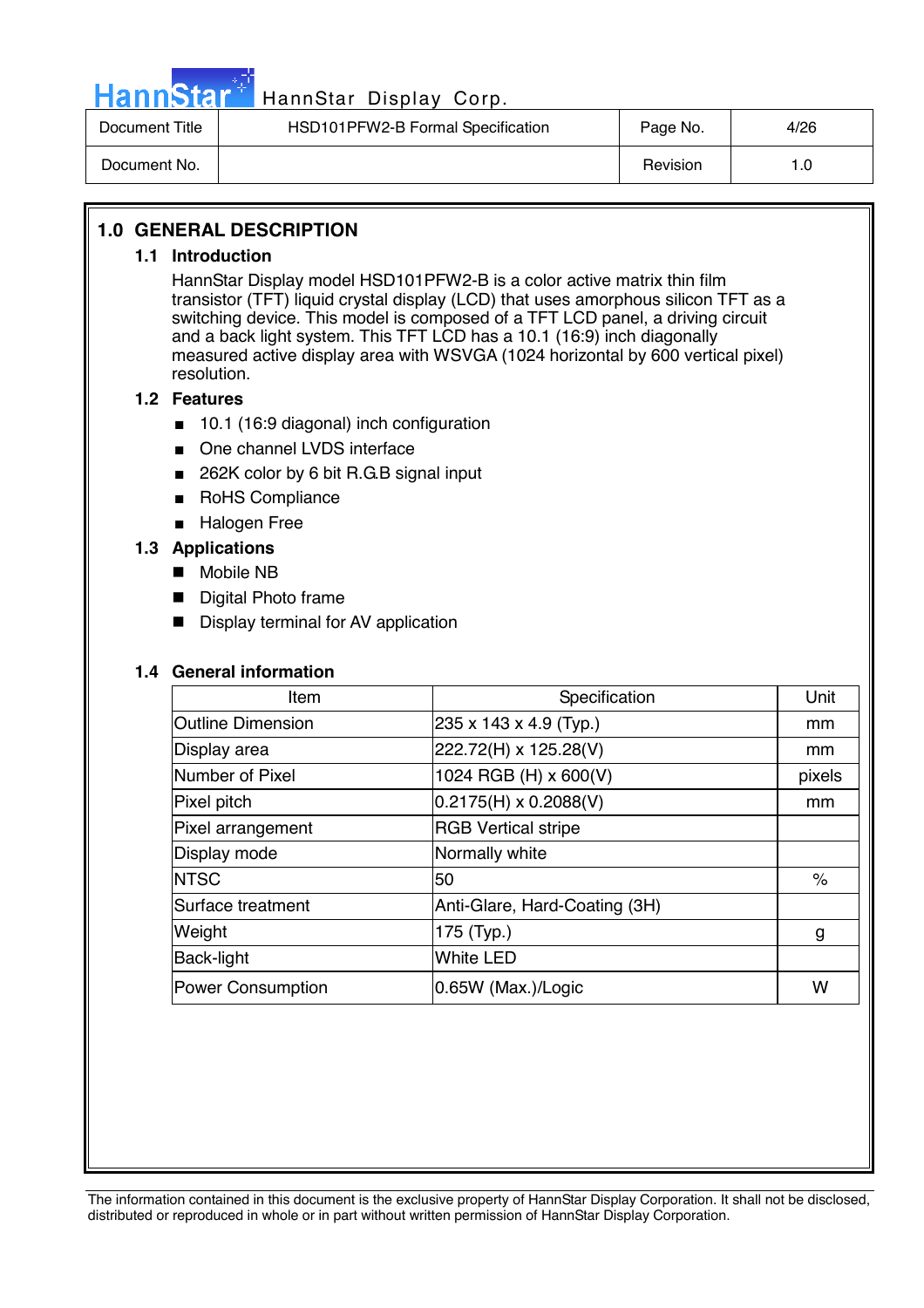

# HannStar<sup>t HannStar</sup> Display Corp.

| Document Title | HSD101PFW2-B Formal Specification | Page No. | 5/26 |
|----------------|-----------------------------------|----------|------|
| Document No.   |                                   | Revision | 1.0  |

### **1.5 Mechanical Information**

| Item                  |                | Min.  | Typ. | Max.  | Unit |
|-----------------------|----------------|-------|------|-------|------|
| Module<br><b>Size</b> | Horizontal (H) | 234.5 | 235  | 235.5 | mm   |
|                       | Vertical (V)   | 142.5 | 143  | 143.5 | mm   |
|                       | Depth (D)      |       | 4.9  | 5.2   | mm   |
| Weight                |                |       | 175  | 185   | g    |

### **2.0 ABSOLUTE MAXIMUM RATINGS**

### **2.1 Electrical Absolute Rating**

### **2.1.1 TFT LCD Module**

| Item                 | Symbol          | Min. | Max. | Unit | <b>Note</b> |
|----------------------|-----------------|------|------|------|-------------|
| Logic Supply voltage | y <sub>DD</sub> | −∪.ം | 4.U  |      |             |

### **2.1.2 Environment Absolute Rating**

| Item                  | Symbol           | Min. | Max. | Unit   | <b>Note</b> |
|-----------------------|------------------|------|------|--------|-------------|
| Operating Temperature | opa              |      | 50   |        |             |
| Storage Temperature   | <sup>l</sup> stg | -20  | 60   | $\sim$ |             |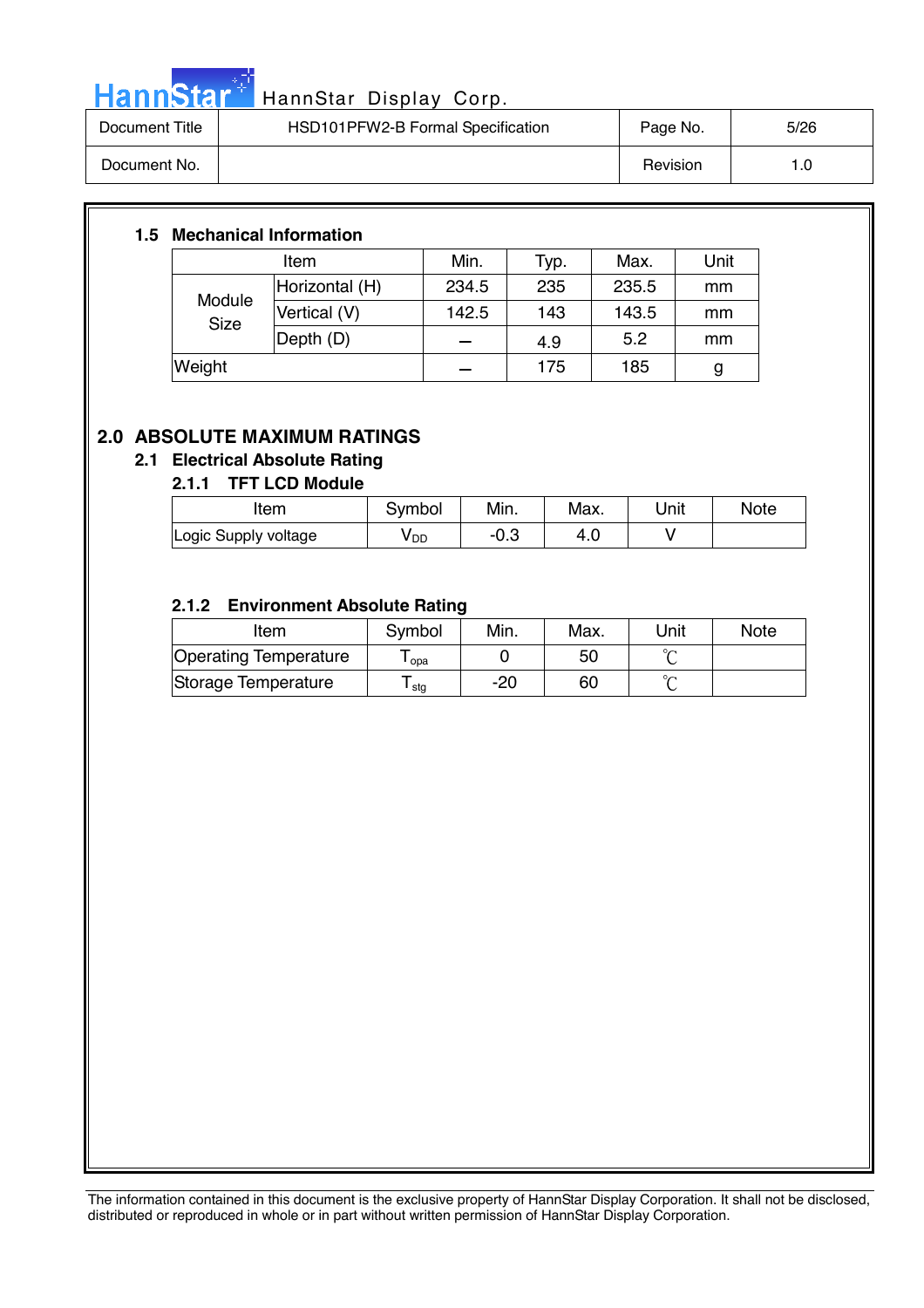

# HannStar<sup>t H</sup> HannStar Display Corp.

| Document Title | HSD101PFW2-B Formal Specification | Page No. | 6/26 |
|----------------|-----------------------------------|----------|------|
| Document No.   |                                   | Revision | 1.0  |

| Item                         |             | Symbol                | Condition                     | Min.  | Typ.           | Max.  | Unit            | <b>Note</b>               |
|------------------------------|-------------|-----------------------|-------------------------------|-------|----------------|-------|-----------------|---------------------------|
| Contrast                     |             | <b>CR</b>             |                               | 400   | 500            |       |                 | (1)(2)(4)                 |
|                              |             | Tr                    |                               |       | $\overline{4}$ | 8     | msec            | (1)(3)                    |
| Response time                |             | <b>Tf</b>             |                               |       | 12             | 24    |                 |                           |
| White luminance<br>(5 point) |             | $Y_L$                 | $\Theta = 0$                  | 160   | 200            |       | $\text{cd/m}^2$ | (1)(4)(5)<br>$(I_L=18mA)$ |
|                              |             | $R_{x}$               | Normal                        | 0.542 | 0.592          | 0.642 |                 |                           |
|                              | Red         | $R_Y$                 | viewing                       | 0.305 | 0.355          | 0.405 |                 |                           |
|                              | Green       | $G_{x}$               | angle                         | 0.277 | 0.327          | 0.377 |                 |                           |
| Color                        |             | $G_\mathsf{Y}$        |                               | 0.505 | 0.555          | 0.605 |                 |                           |
| chromaticity                 | <b>Blue</b> | $B_{x}$               |                               | 0.104 | 0.154          | 0.204 |                 |                           |
| (CIE1931)                    |             | $B_Y$                 |                               | 0.044 | 0.094          | 0.144 |                 |                           |
|                              | White       | $W_{x}$               |                               | 0.263 | 0.313          | 0.363 |                 |                           |
|                              |             | $W_{y}$               |                               | 0.279 | 0.329          | 0.379 |                 |                           |
|                              | Hor.        | $\Theta_L$            |                               | 40    | 45             |       |                 |                           |
|                              |             | $\Theta_{\rm R}$      |                               | 40    | 45             | -     |                 |                           |
| Viewing angle                |             | $\Theta_{\mathsf{U}}$ | CR > 10                       | 10    | 15             |       |                 | (1)(4)                    |
|                              | Ver.        | $\Theta_{\mathsf{D}}$ |                               | 30    | 35             |       |                 |                           |
| <b>Brightness uniformity</b> |             | $B_{UNI}$             | $\Theta = 0$<br>(5point)      | 80    |                |       | $\%$            | (5)                       |
| <b>Brightness Uniformity</b> |             | $B_{UNI}$             | $\Theta = 0$<br>$(13$ points) | 70    |                |       | $\%$            | (6)                       |

### **3.2 Measuring Condition**

- $\blacksquare$  Measuring surrounding : dark room
- Ambient temperature: 25±2°C
- 15min. warm-up time.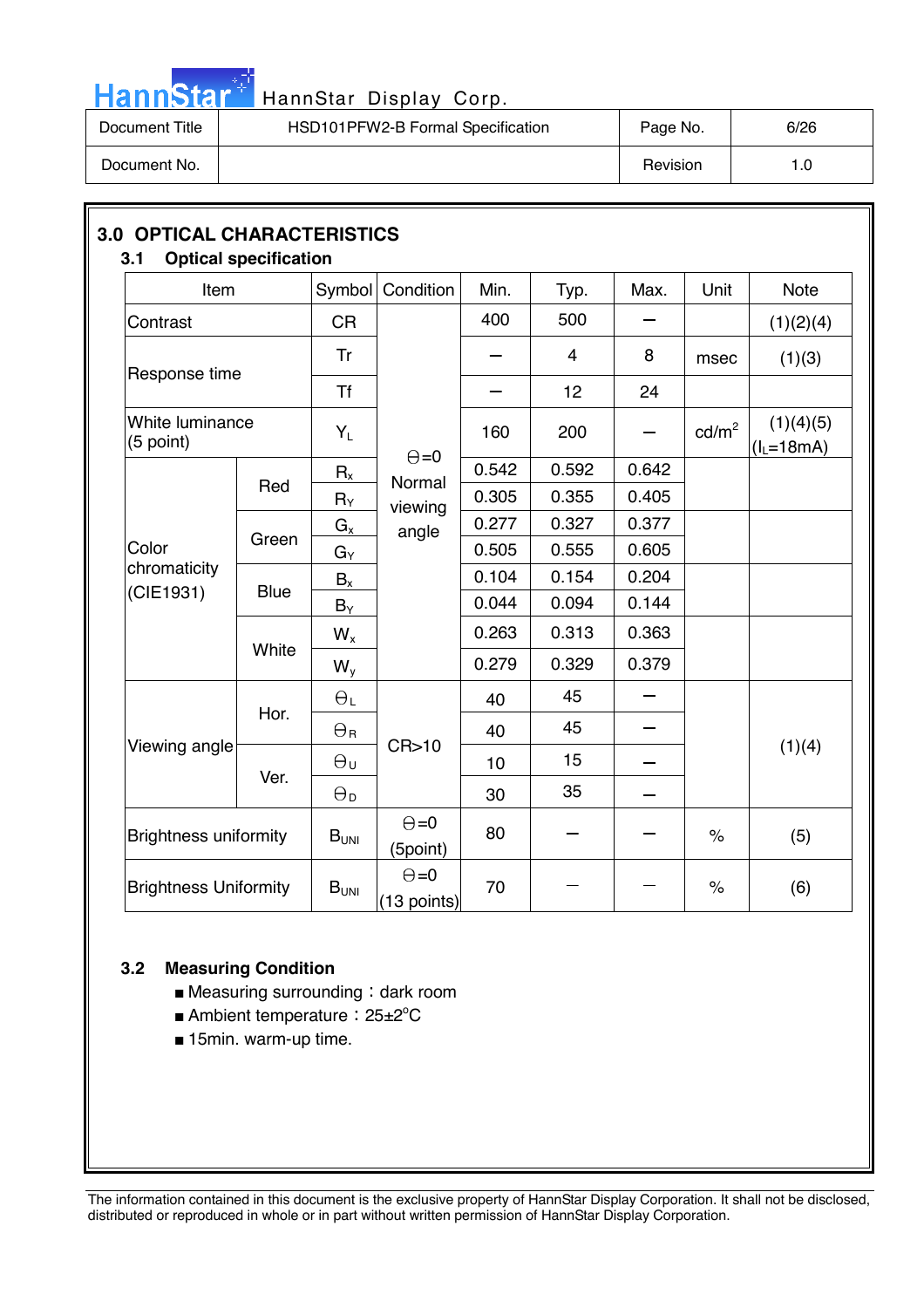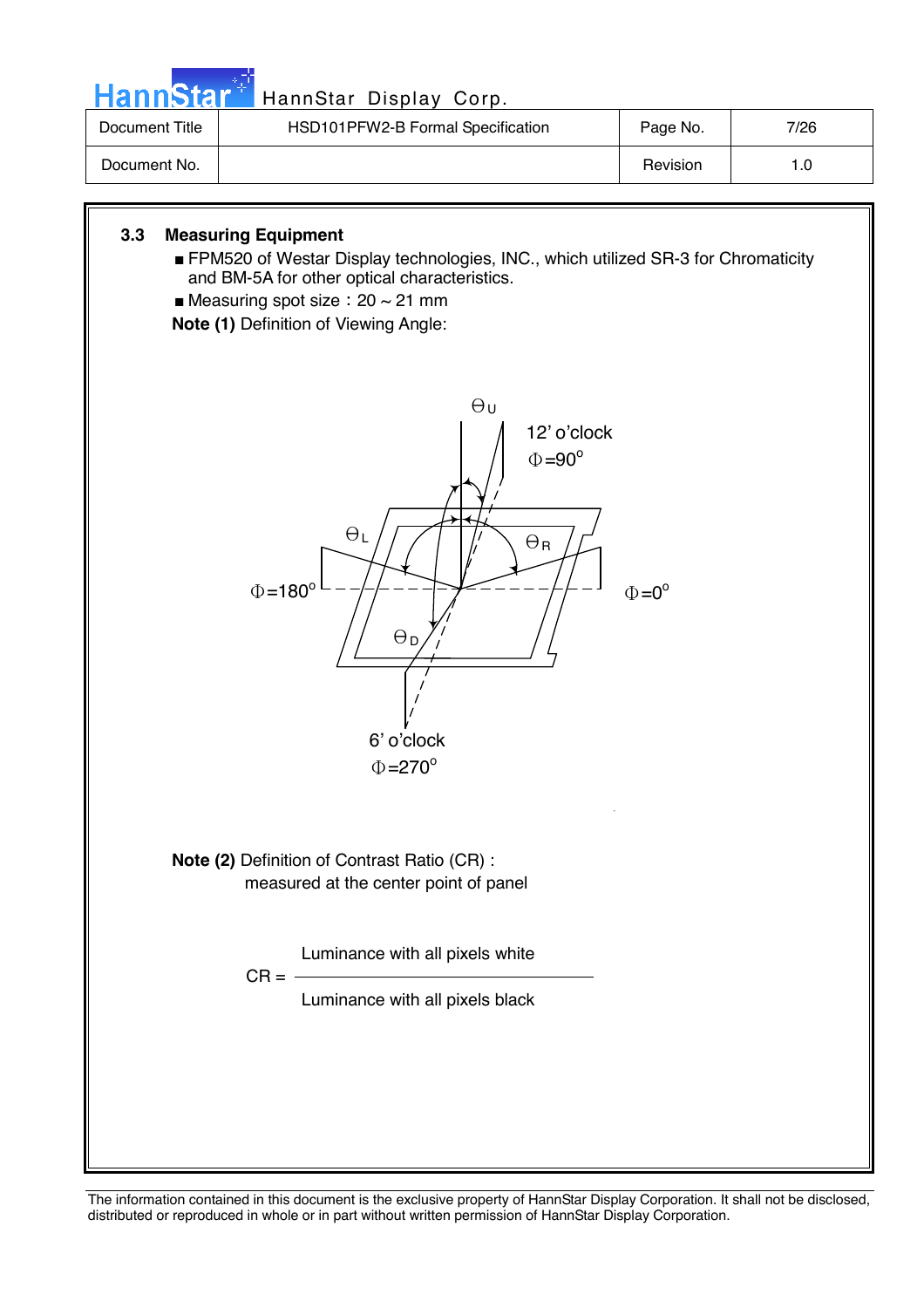| HannStar <sup>+</sup> | HannStar Display Corp.            |          |      |
|-----------------------|-----------------------------------|----------|------|
| Document Title        | HSD101PFW2-B Formal Specification | Page No. | 8/26 |
| Document No.          |                                   | Revision | 1.0  |

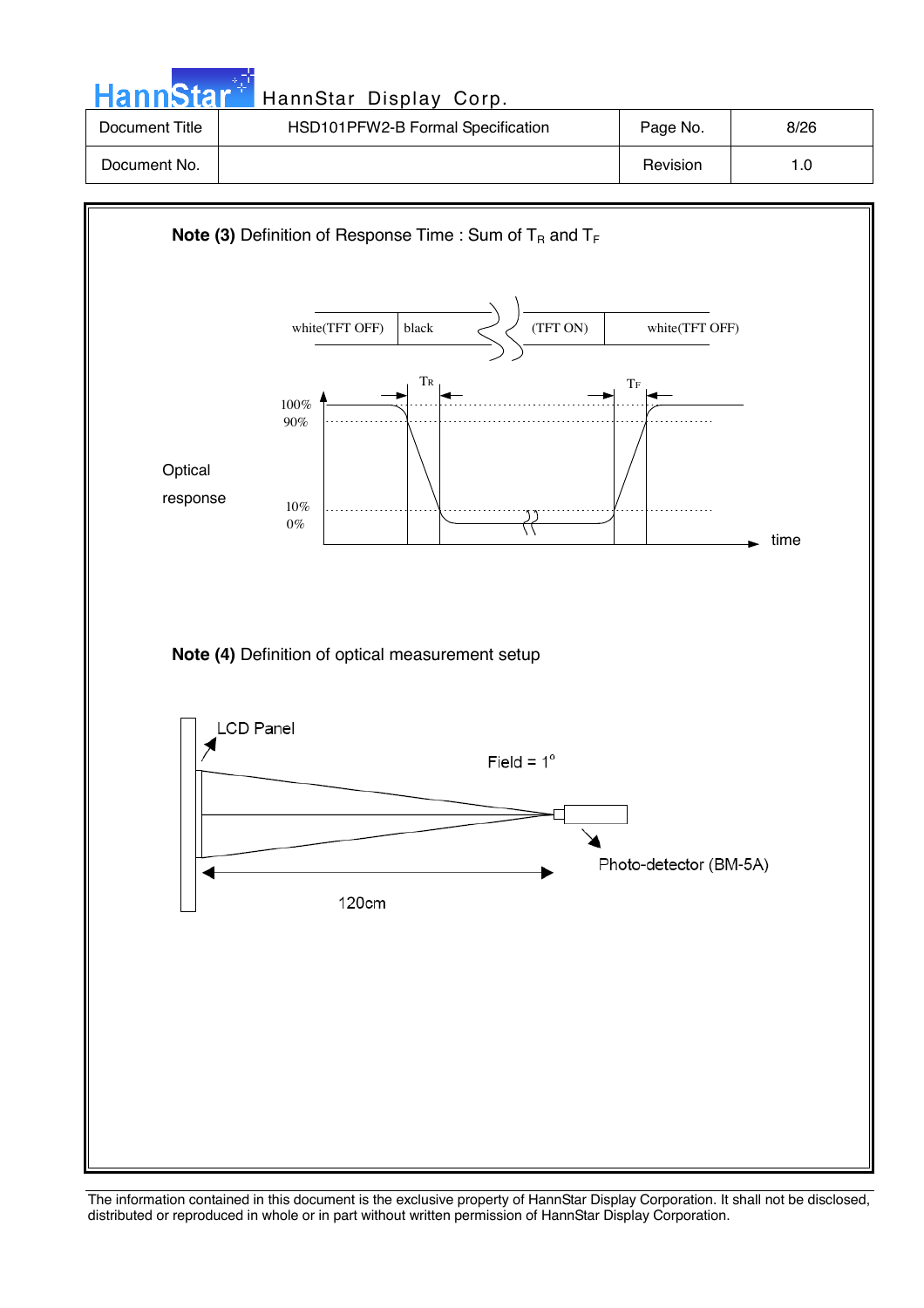| <b>HannStar</b> | HannStar Display Corp.            |          |      |
|-----------------|-----------------------------------|----------|------|
| Document Title  | HSD101PFW2-B Formal Specification | Page No. | 9/26 |
| Document No.    |                                   | Revision | 1.0  |
|                 |                                   |          |      |

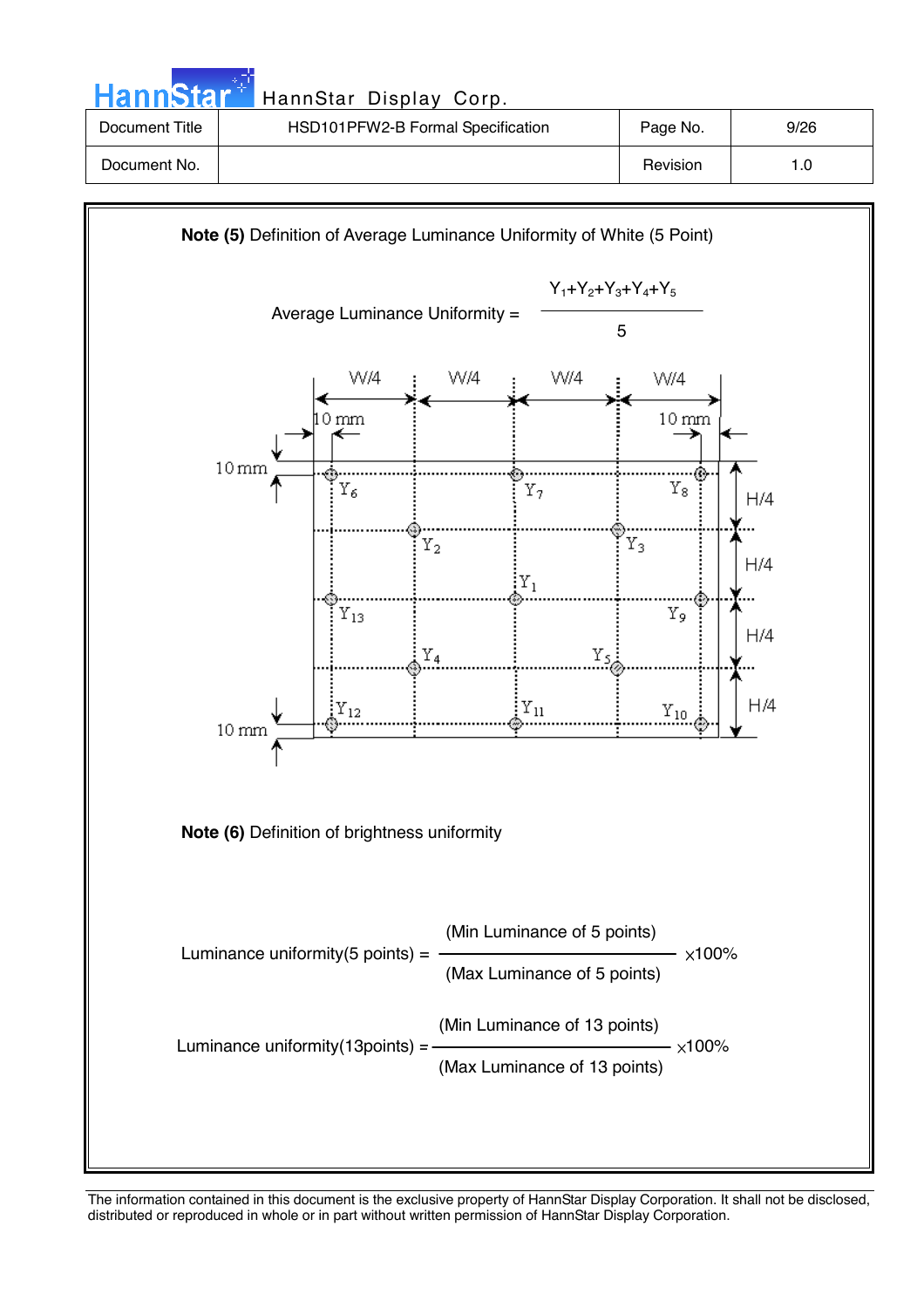| HannStar <sup>+</sup> | HannStar Display Corp.            |          |       |
|-----------------------|-----------------------------------|----------|-------|
| Document Title        | HSD101PFW2-B Formal Specification | Page No. | 10/26 |
| Document No.          |                                   | Revision | 1.0   |

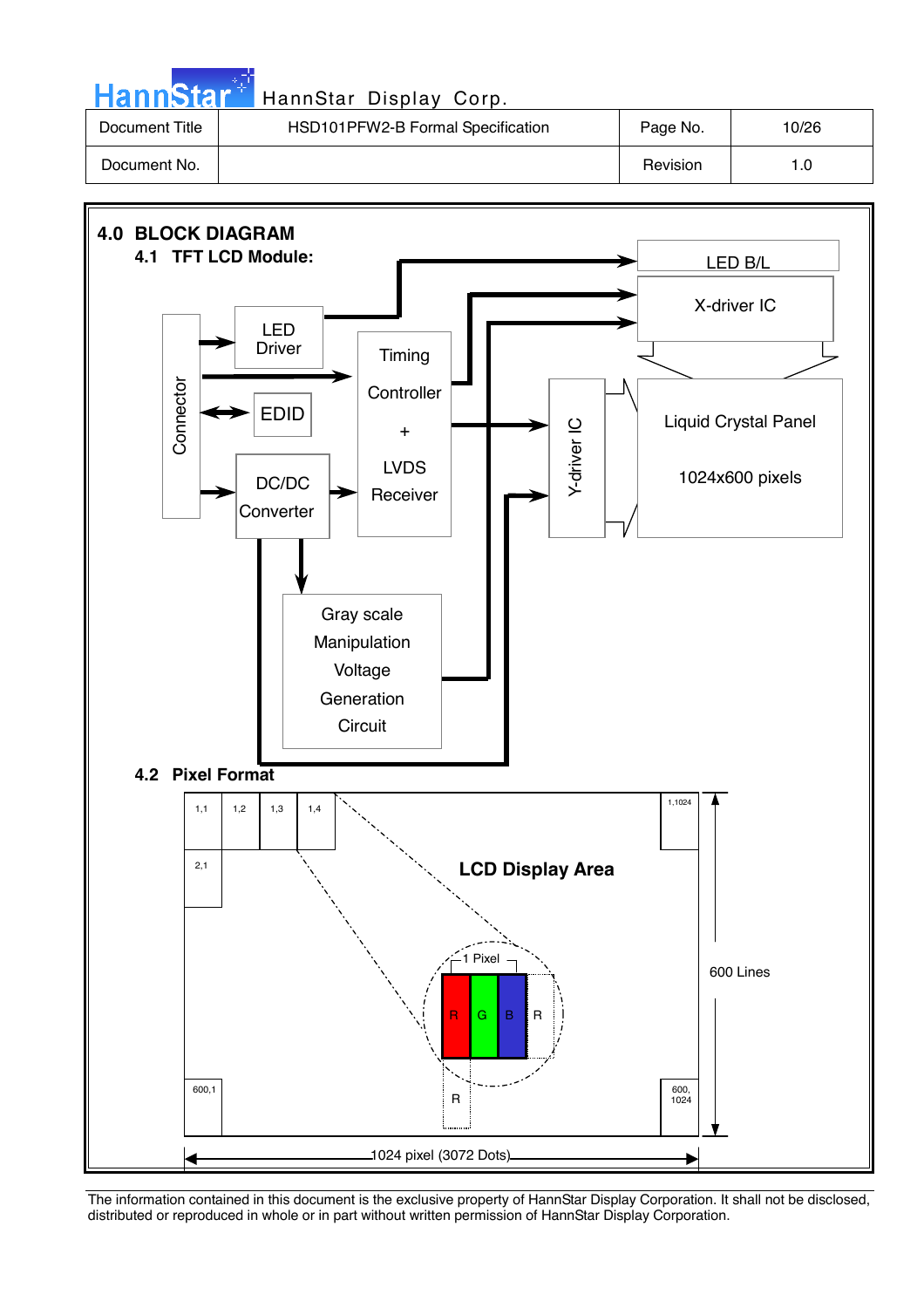|  | Hann <b>Star</b> |  |
|--|------------------|--|
|  |                  |  |
|  |                  |  |

### HannStar Display Corp.

| Document Title | HSD101PFW2-B Formal Specification | Page No. | 11/26 |
|----------------|-----------------------------------|----------|-------|
| Document No.   |                                   | Revision | 1.0   |

|                                             |                    | <b>MSB</b>        |                     |                         |                                | LSB                     | <b>MSB</b>              |                         |                |                |                         | <b>LSB</b> MSB               |                     |                     |                         |                         | <b>LSB</b>                | Gray scale                                     |
|---------------------------------------------|--------------------|-------------------|---------------------|-------------------------|--------------------------------|-------------------------|-------------------------|-------------------------|----------------|----------------|-------------------------|------------------------------|---------------------|---------------------|-------------------------|-------------------------|---------------------------|------------------------------------------------|
|                                             | Display            | R5 R4             |                     | R <sub>3</sub>          | R <sub>2</sub>                 | R1                      | R0G5 G4                 |                         | G3             | G2G1           |                         | G0 B5 B4                     |                     | <b>B3</b>           | <b>B2</b>               | <b>B1</b>               | B <sub>0</sub>            | level                                          |
|                                             | <b>Black</b>       |                   | L                   | L                       | L                              |                         |                         |                         |                |                | L                       |                              | L                   | L                   | L                       |                         |                           |                                                |
|                                             | <b>Blue</b>        | L                 | L                   | L                       |                                | L                       | L<br>L                  | L                       | L              | L              | L                       | 듴                            | $\overline{H}$      | $\overline{H}$      | $\overline{\mathsf{H}}$ | $\overline{H}$          | $\overline{H}$            |                                                |
|                                             | Green              | L                 | L                   | L                       |                                | L                       | ГH                      | $\overline{H}$          | $\overline{H}$ | $\overline{H}$ | $\overline{H}$          | $\frac{1}{\sqrt{2}}$         | L                   | L                   | L                       |                         |                           | $\blacksquare$                                 |
| <b>Basic</b>                                | Light Blue         | L                 | L                   | L                       | L                              | L                       | LН                      | $\overline{H}$          | $\mathsf{H}$   | $\mathsf{H}$   | H                       | H H                          | $\overline{H}$      | H                   | $\overline{H}$          | $\overline{H}$          | Η                         | $\blacksquare$                                 |
| color                                       | Red                | $\mathsf{H}$<br>H | H<br>$\overline{H}$ | H<br>$\overline{H}$     | $\mathsf{H}$<br>$\overline{H}$ | Н<br>$\overline{H}$     | HIL<br>НĿ               | L<br>L                  |                | L<br>L         | L                       | L<br>L<br>Ξ                  | L<br>$\overline{H}$ | L<br>$\overline{H}$ | L<br>$\overline{H}$     | $\overline{\mathsf{H}}$ | $\overline{H}$            | $\overline{\phantom{a}}$                       |
|                                             | Purple<br>Yellow   | H                 | $\overline{H}$      | $\overline{\mathsf{H}}$ | $\overline{\mathsf{H}}$        | $\overline{\mathsf{H}}$ | $\overline{H}$ H        | $\overline{\mathsf{H}}$ | $\overline{H}$ | $\overline{H}$ | L<br>$\overline{H}$     | H L                          | L                   | L                   | L                       | L                       |                           | $\blacksquare$<br>$\qquad \qquad \blacksquare$ |
|                                             | White              | H                 | $\overline{H}$      | $\overline{H}$          | $\overline{\mathsf{H}}$        | $\overline{H}$          | $\overline{H}$ H        | $\overline{H}$          | $\overline{H}$ | $\overline{H}$ | $\overline{H}$          | H H                          | $\overline{H}$      | $\overline{H}$      | $\overline{H}$          | $\overline{H}$          | $\overline{H}$            | ä,                                             |
|                                             | <b>Black</b>       | L                 | L                   | L                       | L                              | L                       | L                       | L                       | L              | L              | L                       | L                            | L                   | L                   | L                       | L                       |                           | L <sub>0</sub>                                 |
|                                             |                    | L                 | L                   | L                       | L                              | L                       | HIL                     | L                       | L              | L              | L                       | L<br>L                       | L                   | L                   | L                       | L                       |                           | L1                                             |
|                                             |                    |                   |                     | L                       | L                              | $\overline{H}$          | L                       | L                       |                | L              | L                       | L<br>L                       | L                   |                     | L                       | L                       |                           | L2                                             |
| Gray<br>scale<br>of Red                     | Dark<br>↑          |                   |                     |                         |                                |                         |                         |                         |                |                |                         |                              |                     |                     |                         |                         |                           | L3L60                                          |
|                                             | Light              |                   |                     |                         |                                |                         |                         |                         |                |                |                         |                              |                     |                     |                         |                         |                           |                                                |
|                                             |                    | H                 | H                   | $\mathsf{H}$            | Н                              | L                       | HL                      | L                       | L              | L              | L                       | IL.<br>L                     | L                   | L                   | L                       | L                       |                           | L61                                            |
|                                             |                    | $\overline{H}$    | $\overline{H}$      | $\overline{\mathsf{H}}$ | $\overline{\mathsf{H}}$        | $\overline{H}$          | L<br>L                  | L                       | L              | L              | L                       | L                            | L                   | L                   | L                       | L                       |                           | L62                                            |
|                                             | Red                | $\overline{H}$    | $\overline{H}$      | $\overline{H}$          | $\overline{H}$                 | $\overline{H}$          | H L                     | L                       | L              | L              | L                       | L                            | L                   | L                   | L                       | L                       |                           | Red L63                                        |
|                                             | <b>Black</b>       | L                 | L                   | Г                       | L                              | L                       | L<br>L                  | L                       | L              | L              | L                       | L                            | L                   | L                   | L                       | L                       |                           | L <sub>0</sub>                                 |
|                                             |                    |                   | L<br>L              | L<br>L                  | L                              | L<br>L                  | L<br>L                  | L<br>L                  | L              | L<br>L         | L<br>$\overline{H}$     | HL<br>L                      | L<br>L              | L                   | L<br>L                  | L<br>L                  |                           | L1<br>L2                                       |
| Gray<br>scale of<br>Green                   | Dark<br>↑<br>Light |                   |                     |                         |                                |                         |                         |                         |                |                |                         |                              |                     |                     |                         |                         |                           | L3L60                                          |
|                                             |                    |                   | L                   | L                       | L                              | L                       | . н<br>L                | Н                       | H              | Η              | L                       | HL                           | L                   | L                   | L                       | L                       | L                         | L61                                            |
|                                             |                    |                   | L                   | L                       | L                              | L                       | .H<br>I                 | $\overline{H}$          | $\overline{H}$ | $\overline{H}$ | $\mathsf{H}$            | L                            | L                   | L                   | L                       |                         |                           | L62                                            |
|                                             | Green              |                   | L                   | L                       |                                |                         | $\overline{\mathsf{H}}$ | $\overline{H}$          | $\overline{H}$ | $\overline{H}$ | $\overline{H}$          | H L                          | L                   |                     | L                       |                         |                           | Green L63                                      |
|                                             | <b>Black</b>       |                   | L                   | L                       |                                | L                       | L                       | L                       | L              | L              | L                       | L                            | L                   |                     | L                       |                         |                           | L <sub>0</sub>                                 |
|                                             |                    |                   | L<br>L              | L<br>L                  |                                |                         | L<br>L                  | L<br>L                  | L              | L              | L<br>L                  | L<br>L                       | L<br>L              | L                   | L<br>L                  | $\overline{\mathsf{H}}$ | $\overline{H}$            | L1<br>L2                                       |
|                                             |                    |                   |                     |                         |                                |                         |                         |                         |                |                |                         |                              |                     |                     |                         |                         |                           |                                                |
| Gray<br>scale of<br>Blue                    | Dark<br>Light      |                   |                     |                         |                                |                         |                         |                         |                |                |                         |                              |                     |                     |                         |                         |                           | L3L60                                          |
|                                             |                    |                   | <u>ь</u>            | ь                       | ┕                              | щ                       | ►                       | ш                       | ┕              | ┕              |                         | ЦH                           | $\overline{H}$      | $\mathsf{H}$        | $\mathsf{H}$            | ь                       | H                         | L61                                            |
|                                             |                    | L                 | L                   | L                       | L                              | L                       | $\mathsf{L}$<br>L       | L                       | L              | L              | L                       | ЦH                           | H                   | $\mathsf{H}$        | H                       | $\mathsf{H}$            | L                         | L62                                            |
|                                             | <b>Blue</b>        |                   | L                   | L                       | L                              | L                       | LI                      | L                       |                | L              | L                       | $\overline{\mathsf{H}}$<br>L | $\overline{H}$      | $\overline{H}$      | $\overline{H}$          | Н                       | H                         | Blue L63                                       |
|                                             | <b>Black</b>       |                   | L                   | L                       |                                | L                       | 니                       | L                       |                | L              | L                       | L                            | L                   | L                   | L                       | L                       | L                         | $\mathsf{L0}$                                  |
|                                             |                    |                   | L                   | L                       |                                | L                       | H L                     | L                       |                | L              | L                       | НL                           | L                   | L                   | L                       |                         | $\overline{H}$            | L1                                             |
|                                             |                    |                   | L                   | L                       | L                              | $\overline{H}$          | LL                      | L                       | L              | L              | $\overline{\mathsf{H}}$ | LL                           | L                   | L                   | L                       | $\overline{H}$          |                           | L2                                             |
| Gray<br>scale of<br>White &<br><b>Black</b> | Dark<br>↑<br>Light |                   |                     |                         |                                |                         |                         |                         |                |                |                         |                              |                     |                     |                         |                         |                           | L3L60                                          |
|                                             |                    | H                 | H                   | H                       | н                              | L                       | нĮн                     | H                       | Н              | H              | L                       | нH                           | H                   | Н                   | H                       | L                       | $\boldsymbol{\mathsf{H}}$ | L61                                            |
|                                             |                    | $\overline{H}$    | $\mathsf{H}$        | $\overline{H}$          | $\overline{H}$                 | H                       | LН                      | $\overline{H}$          | $\overline{H}$ | $\overline{H}$ | H                       | LН                           | $\overline{H}$      | $\mathsf{H}$        | $\overline{H}$          | $\mathsf{H}$            |                           | L62                                            |
|                                             | White              | $\pm$             | H                   | $\overline{H}$          | $\overline{H}$                 | H                       | H H                     | $\overline{H}$          | Н              | Η              | $\overline{H}$          | H H                          | Н                   | H                   | Н                       | $\overline{H}$          | $\overline{H}$            | White L63                                      |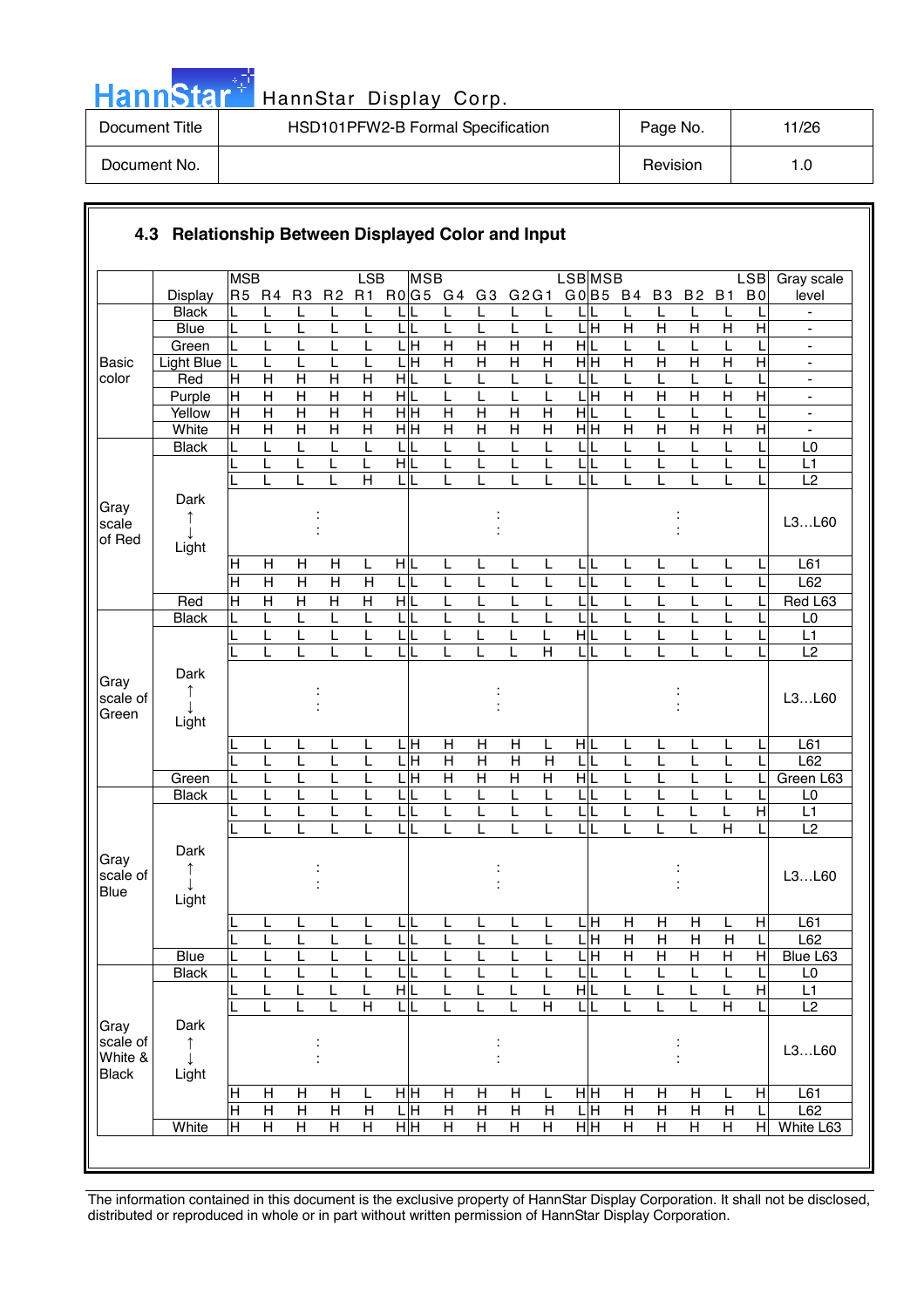

| Document Title | HSD101PFW2-B Formal Specification | Page No. | 12/26 |
|----------------|-----------------------------------|----------|-------|
| Document No.   |                                   | Revision | 1.0   |

### **5.0 INTERFACE PIN CONNECTION**

#### **5.1 TFT LCD Module : CN1** (Input signal): IPEX 20455-040E-12 (IPEX or equivalent)

| Pin No.         | Signal                 | Description                                                         |  |  |  |  |  |
|-----------------|------------------------|---------------------------------------------------------------------|--|--|--|--|--|
| 1               | <b>NC</b>              | No Connection                                                       |  |  |  |  |  |
| $\overline{2}$  | V <sub>CC</sub>        | 3.3V Power Supply                                                   |  |  |  |  |  |
| $\overline{3}$  | $\sqrt{CC}$            | 3.3V Power Supply                                                   |  |  |  |  |  |
| 4               | V EDID                 | EDID 3.3V Power Supply                                              |  |  |  |  |  |
| $\overline{5}$  | <b>NC</b>              | No Connection                                                       |  |  |  |  |  |
| $\overline{6}$  | <b>CLK EDID</b>        | <b>EDID Clock</b>                                                   |  |  |  |  |  |
| $\overline{7}$  | <b>DATA EDID</b>       | <b>EDID Data</b>                                                    |  |  |  |  |  |
| 8               | RXINO-                 | LVDS Signal -<br>channel0-                                          |  |  |  |  |  |
| $\overline{9}$  | RXIN0+                 | LVDS Signal+<br>channel0+                                           |  |  |  |  |  |
| 10              | <b>GND</b>             | Ground                                                              |  |  |  |  |  |
| 11              | RXIN1-                 | Data Input<br>channel1-                                             |  |  |  |  |  |
| 12              | $RXIN1+$               | $channel1+$<br>Data Input                                           |  |  |  |  |  |
| $\overline{13}$ | <b>GND</b>             | Ground                                                              |  |  |  |  |  |
| 14              | RXIN2-                 | channel <sub>2</sub> -<br>Data Input                                |  |  |  |  |  |
| 15              | RXIN2+                 | channel2+<br>Data Input                                             |  |  |  |  |  |
| 16              | <b>GND</b>             | Ground                                                              |  |  |  |  |  |
| 17              | <b>RXCLKIN-</b>        | CLK-<br>Data Input                                                  |  |  |  |  |  |
| 18              | RXCLKIN+               | CLK+<br>Data Input                                                  |  |  |  |  |  |
| 19              | <b>GND</b>             | Ground                                                              |  |  |  |  |  |
| 20              | <b>NC</b>              | <b>No Connection</b>                                                |  |  |  |  |  |
| 21              | <b>NC</b>              | No Connection                                                       |  |  |  |  |  |
| $\overline{22}$ | <b>GND</b>             | Ground                                                              |  |  |  |  |  |
| 23              | <b>NC</b>              | No Connection                                                       |  |  |  |  |  |
| $\overline{24}$ | $\overline{\text{NC}}$ | <b>No Connection</b>                                                |  |  |  |  |  |
| 25              | <b>GND</b>             | Ground                                                              |  |  |  |  |  |
| 26              | <b>NC</b>              | No Connection                                                       |  |  |  |  |  |
| 27              | <b>NC</b>              | No Connection                                                       |  |  |  |  |  |
| 28              | <b>GND</b>             | Ground                                                              |  |  |  |  |  |
| 29              | <b>NC</b>              | No Connection                                                       |  |  |  |  |  |
| 30              | <b>NC</b>              | <b>No Connection</b>                                                |  |  |  |  |  |
| $\overline{31}$ | <b>VLED GND</b>        | <b>LED Ground</b>                                                   |  |  |  |  |  |
| 32              | <b>VLED GND</b>        | <b>LED Ground</b>                                                   |  |  |  |  |  |
| 33              | <b>VLED GND</b>        | <b>LED Ground</b>                                                   |  |  |  |  |  |
| 34              | <b>NC</b>              | No Connection                                                       |  |  |  |  |  |
| 35              | <b>PWM</b>             | PWM Signal for LED dimming control                                  |  |  |  |  |  |
| 36              | LED EN                 | LED Enable Pin (+3V Input)                                          |  |  |  |  |  |
| 37              | <b>NC</b>              | No Connection                                                       |  |  |  |  |  |
| 38              | <b>VLED</b>            | <b>LED Power Supply 5-21V</b>                                       |  |  |  |  |  |
| 39              | <b>VLED</b>            | <b>LED Power Supply 5-21V</b>                                       |  |  |  |  |  |
| 40              | <b>VLED</b>            | <b>LED Power Supply 5-21V</b>                                       |  |  |  |  |  |
|                 |                        | Note: The brightness of LCD panel could be changed by adjusting PWM |  |  |  |  |  |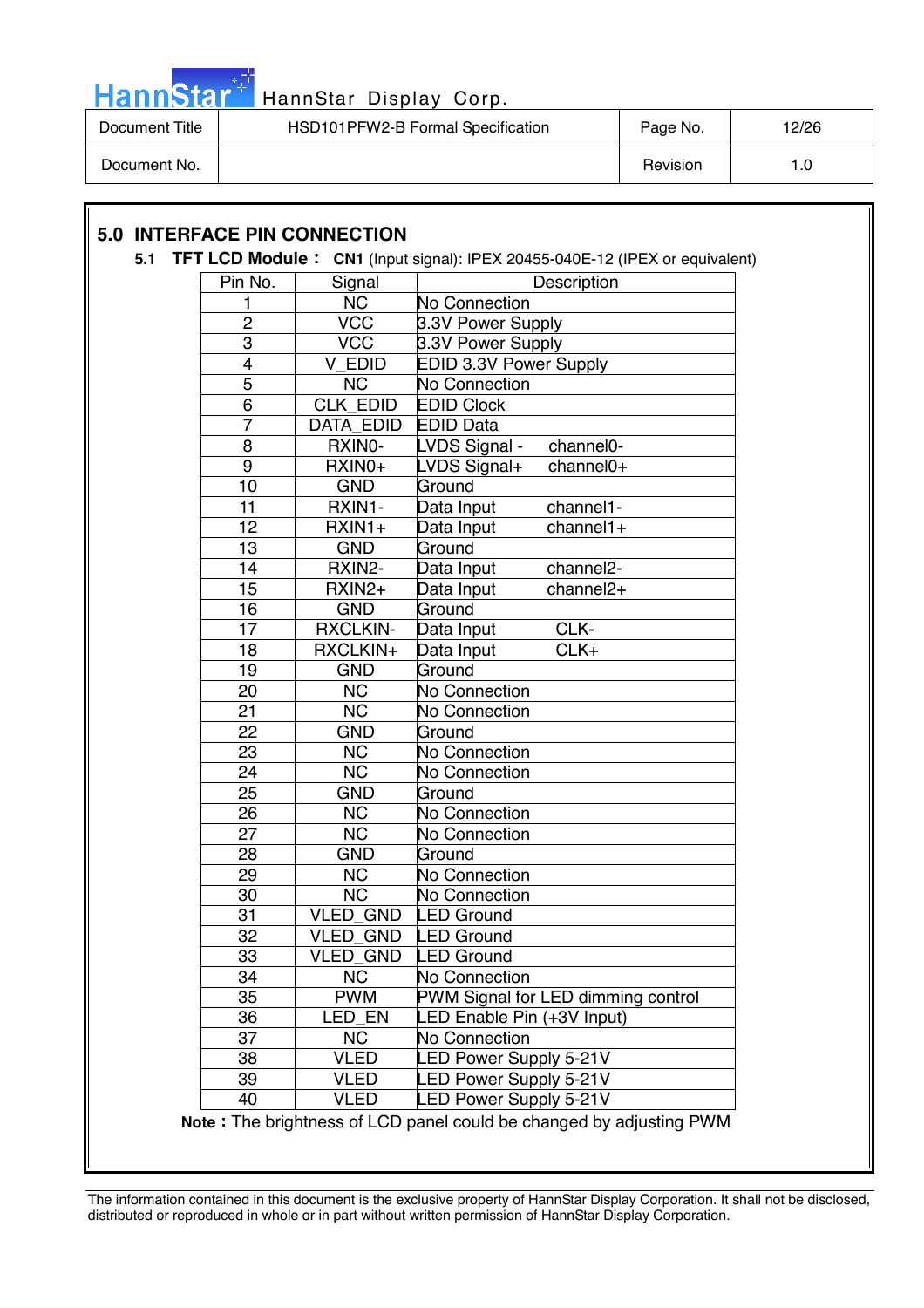

# HannStar<sup>#</sup> HannStar Display Corp.

| Document Title | HSD101PFW2-B Formal Specification | Page No. | 13/26 |
|----------------|-----------------------------------|----------|-------|
| Document No.   |                                   | Revision | l .O  |

| <b>6.0 ELECTRICAL CHARACTERISTICS</b><br>6.1 TFT LCD Module |                            |                            |      |       |      |             |                                                                 |  |
|-------------------------------------------------------------|----------------------------|----------------------------|------|-------|------|-------------|-----------------------------------------------------------------|--|
|                                                             | <b>Item</b>                | <b>Symbol</b>              | Min. | Typ.  | Max. | <b>Unit</b> | <b>Note</b>                                                     |  |
|                                                             | Supply Voltage             | $\mathsf{V}_{\mathsf{DD}}$ | 3.0  | 3.3   | 3.6  |             | Note $(1)$                                                      |  |
|                                                             | Current of<br>power supply | <b>IDD</b>                 |      | 0.192 | ۰    | A           | $ V_{DD} = 3.3V \cdot L0$ pattern<br>Ta= $25^{\circ}$ C fv=60Hz |  |
|                                                             | Inrush current             | <b>I</b> RUSH              |      |       | 1.50 | A           | Note $(2)$                                                      |  |

### **Note (1):** V<sub>DD</sub>-dip condition:

When VDD operating within  $2.7V \leq VDD < 3.0V$ , td  $\leq 10$ ms, the display may momentarily become abnormal.

 VDD<2.7V , VDD dip condition should also follow the Power On/Off conditions for supply voltage.

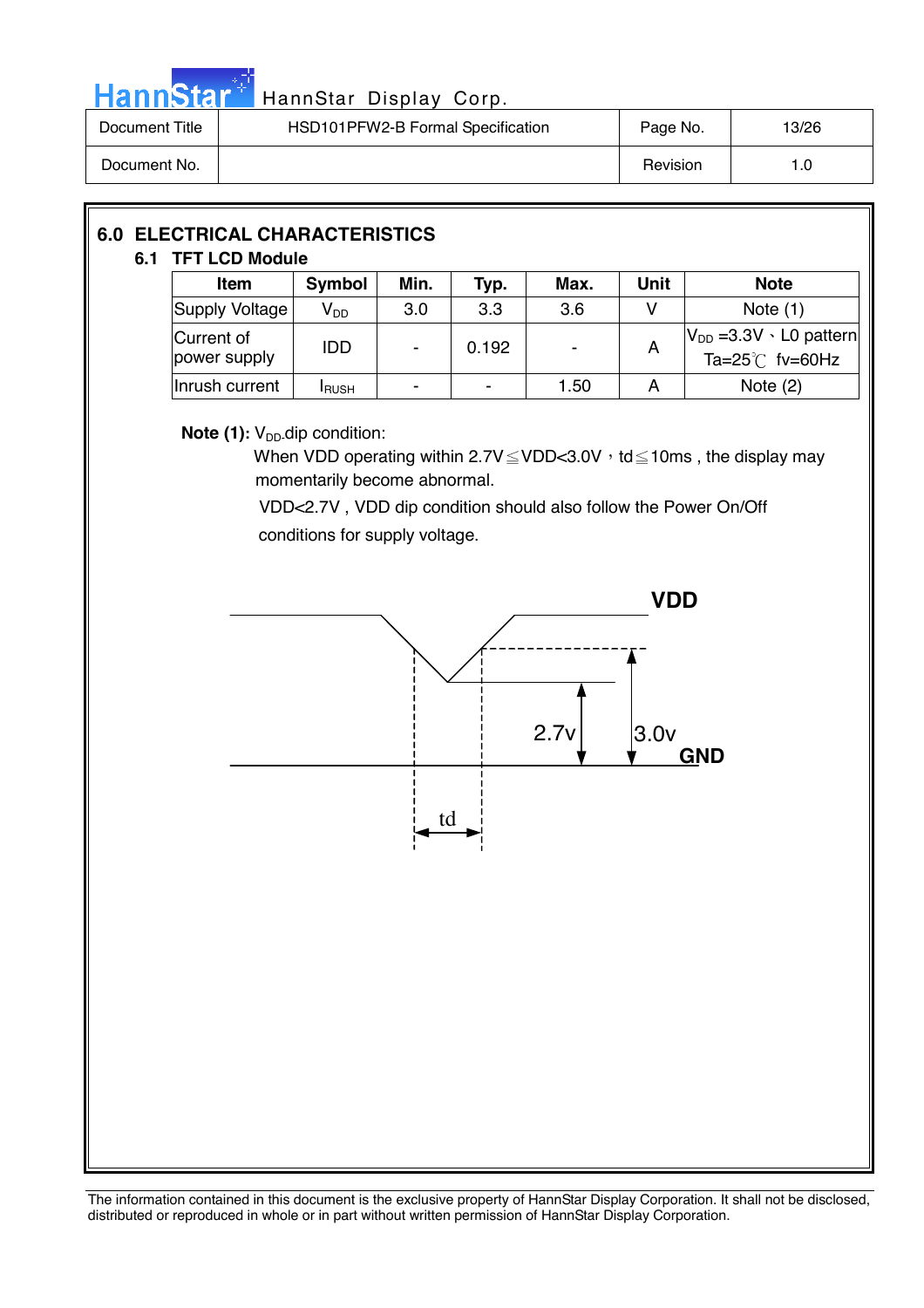| <b>HannStart</b> | HannStar Display Corp.            |          |       |
|------------------|-----------------------------------|----------|-------|
| Document Title   | HSD101PFW2-B Formal Specification | Page No. | 14/26 |
| Document No.     |                                   | Revision | 1.0   |

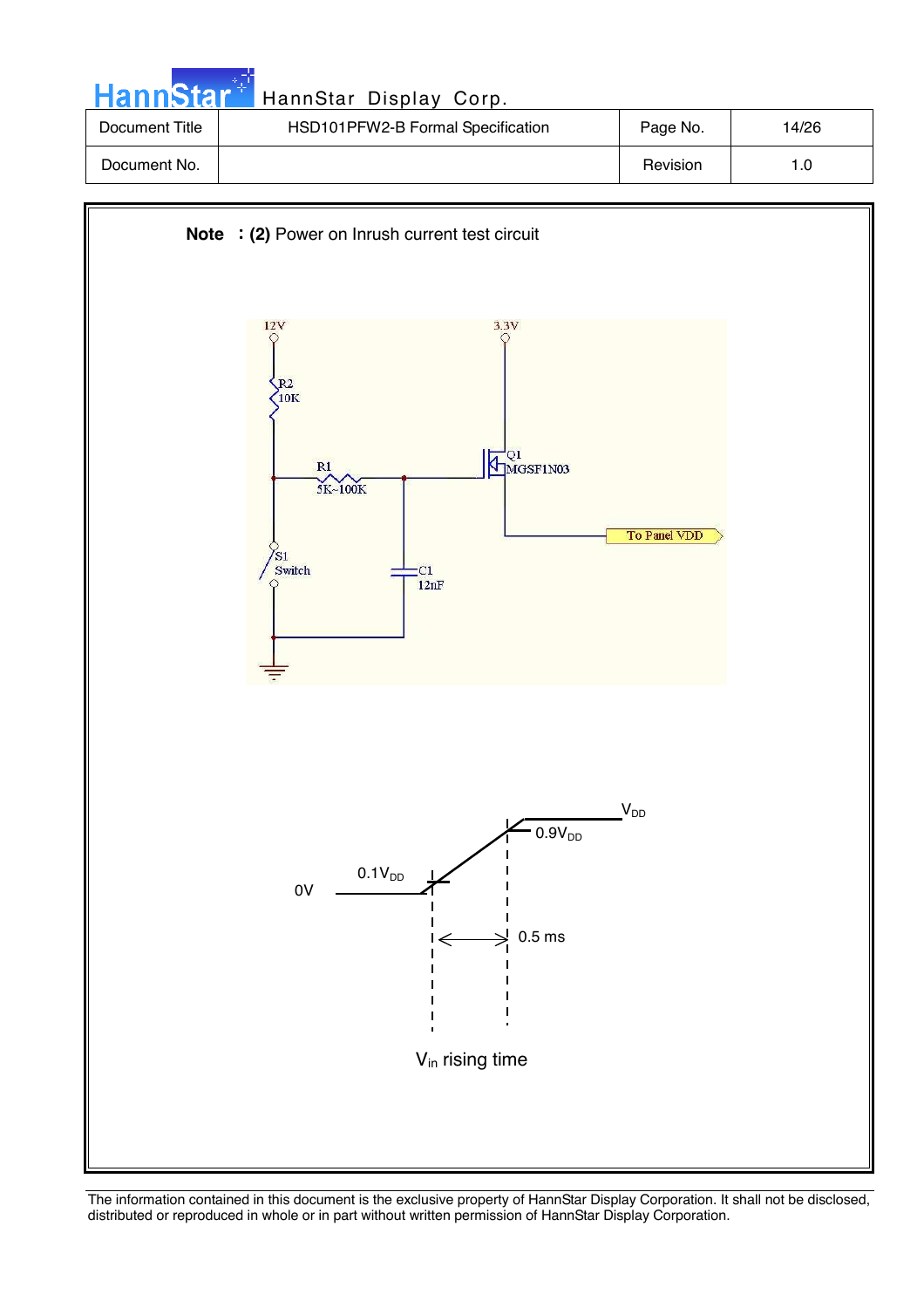| HannStar <sup>**</sup> | HannStar Display Corp.            |          |       |
|------------------------|-----------------------------------|----------|-------|
| Document Title         | HSD101PFW2-B Formal Specification | Page No. | 15/26 |
| Document No.           |                                   | Revision | 1.0   |

| Item                              | Symbol                     | Min.                   | Typ. | Max.            | Unit | Conditions      |
|-----------------------------------|----------------------------|------------------------|------|-----------------|------|-----------------|
| Differential Input High Threshold | Vth                        |                        |      | 100             | mV   |                 |
| Differential Input Low Threshold  | Vtl                        | $-100$                 |      |                 | mV   | $V_{CM} = 1.2V$ |
| Input Current                     | ΙıΝ                        | $-10$                  |      | $+10$           | uA   |                 |
| Differential input Voltage        | IV <sub>ID</sub> I         | 0.1                    |      | 0.6             | v    |                 |
| Common Mode Voltage Offset        | $\mathsf{V}_{\mathsf{CM}}$ | (IV <sub>ID</sub> ]/2) | 1.25 | $2.4-(IVID)/2)$ | V    |                 |



مراجين



 for 6bits LVDS input LVDS Receiver Input Timing Definition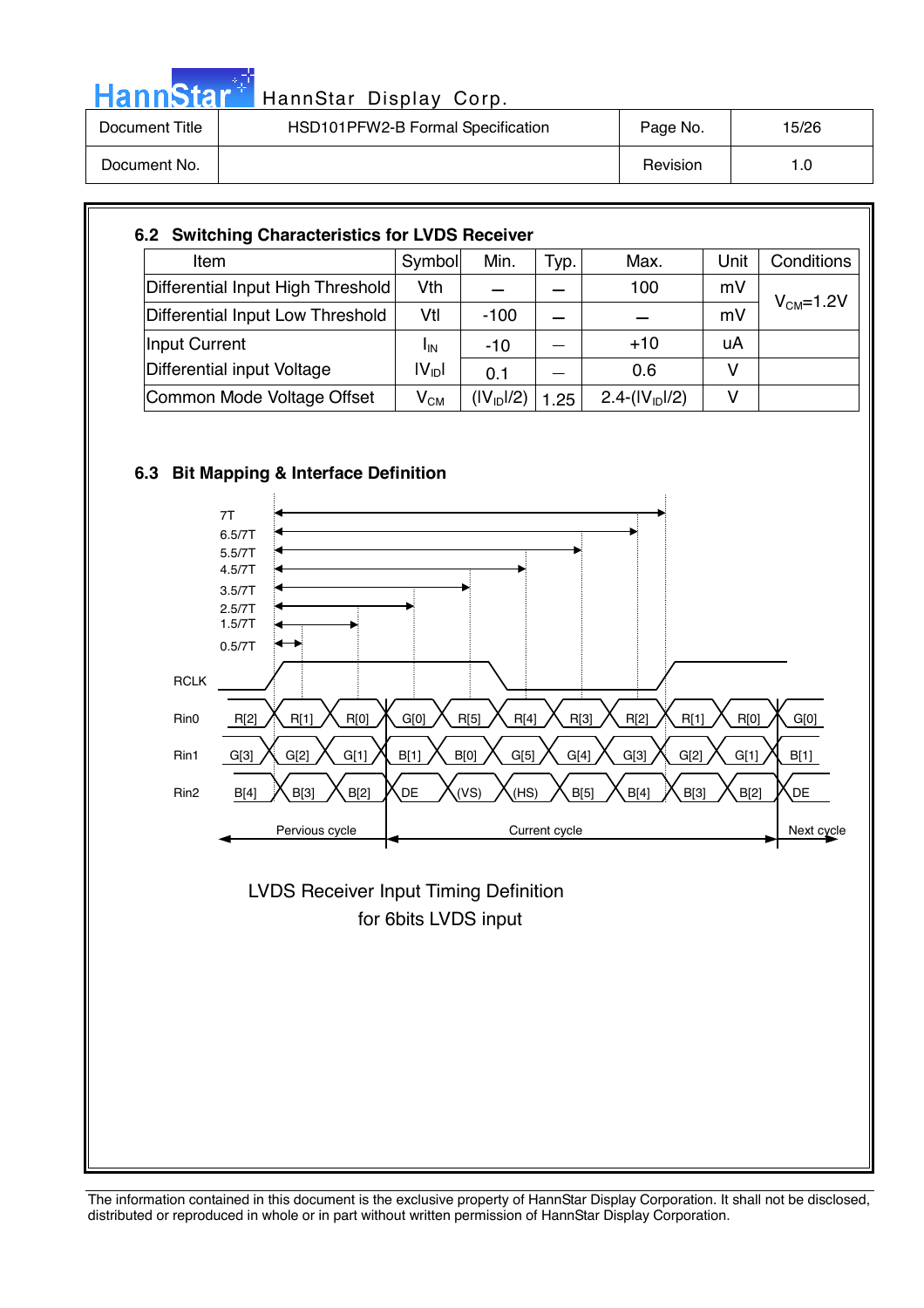

# HannStar<sup>#</sup> HannStar Display Corp.

| Document Title | HSD101PFW2-B Formal Specification | Page No. | 16/26 |
|----------------|-----------------------------------|----------|-------|
| Document No.   |                                   | Revision | 1.0   |

### **6.4 Interface Timing (DE mode)**

| <b>Item</b>                     | Symbol | Min. | Тyр. | Max.  | Unit       |
|---------------------------------|--------|------|------|-------|------------|
| Frame Rate                      | --     | 55   | 60   | 65    | Hz         |
| <b>Frame Period</b>             | t1     | 612  | 625  | 638   | line       |
| Vertical Display Time           | t2     | 600  | 600  | 600   | line       |
| <b>Vertical Blanking Time</b>   | t3     | 12   | 25   | 38    | line       |
| 1 Line Scanning Time            | t4     | 1160 | 1200 | 1240  | clock      |
| Horizontal Display Time         | t5     | 1024 | 1024 | 1024  | clock      |
| <b>Horizontal Blanking Time</b> | t6     | 136  | 176  | 216   | clock      |
| <b>Clock Rate</b>               | t7     | 39   | 45   | 51.42 | <b>MHz</b> |

### **Timing Diagram of Interface Signal (DE mode)**

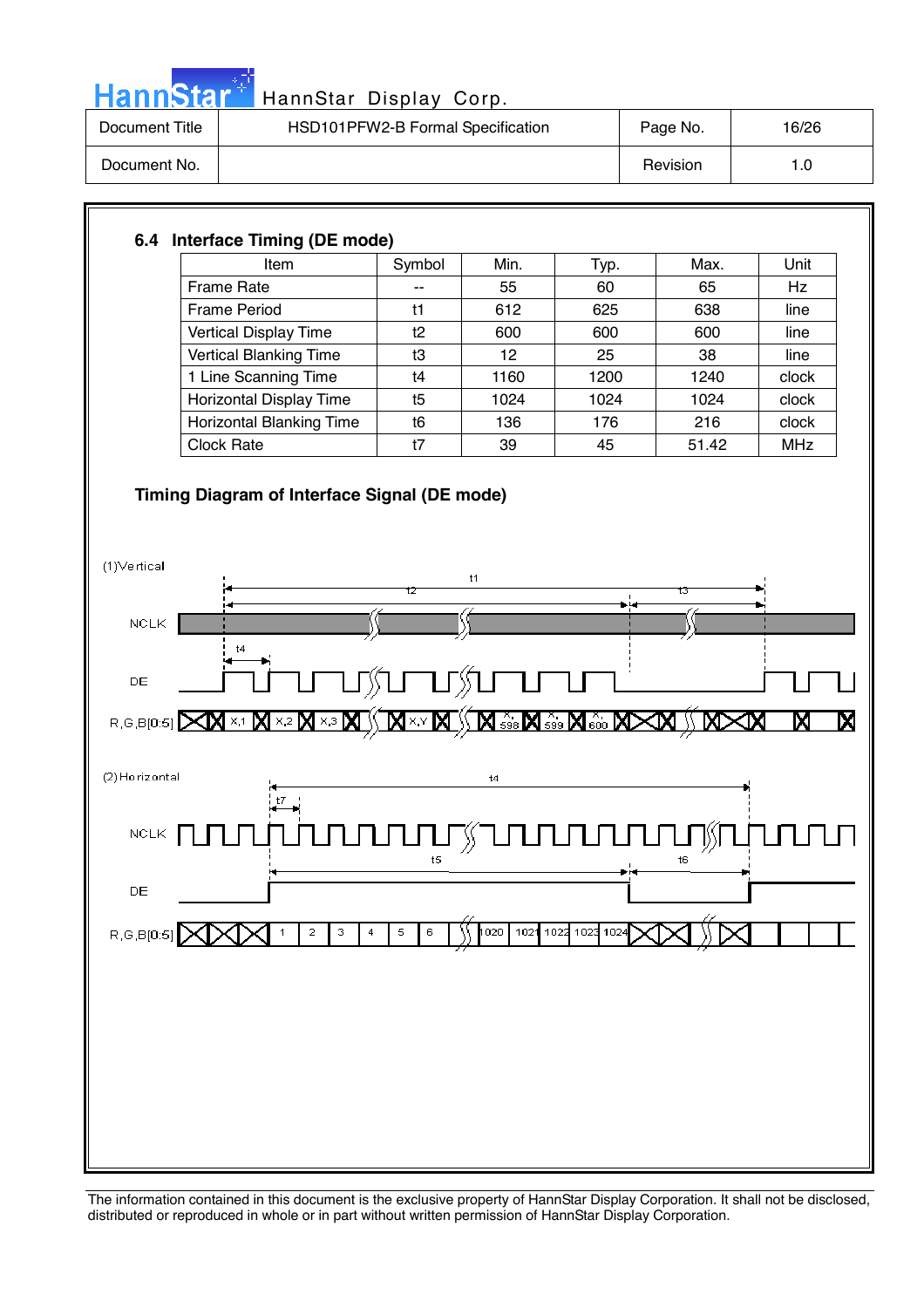| <b>HannStar</b> | HannStar Display Corp.            |          |       |
|-----------------|-----------------------------------|----------|-------|
| Document Title  | HSD101PFW2-B Formal Specification | Page No. | 17/26 |
| Document No.    |                                   | Revision | 1.0   |

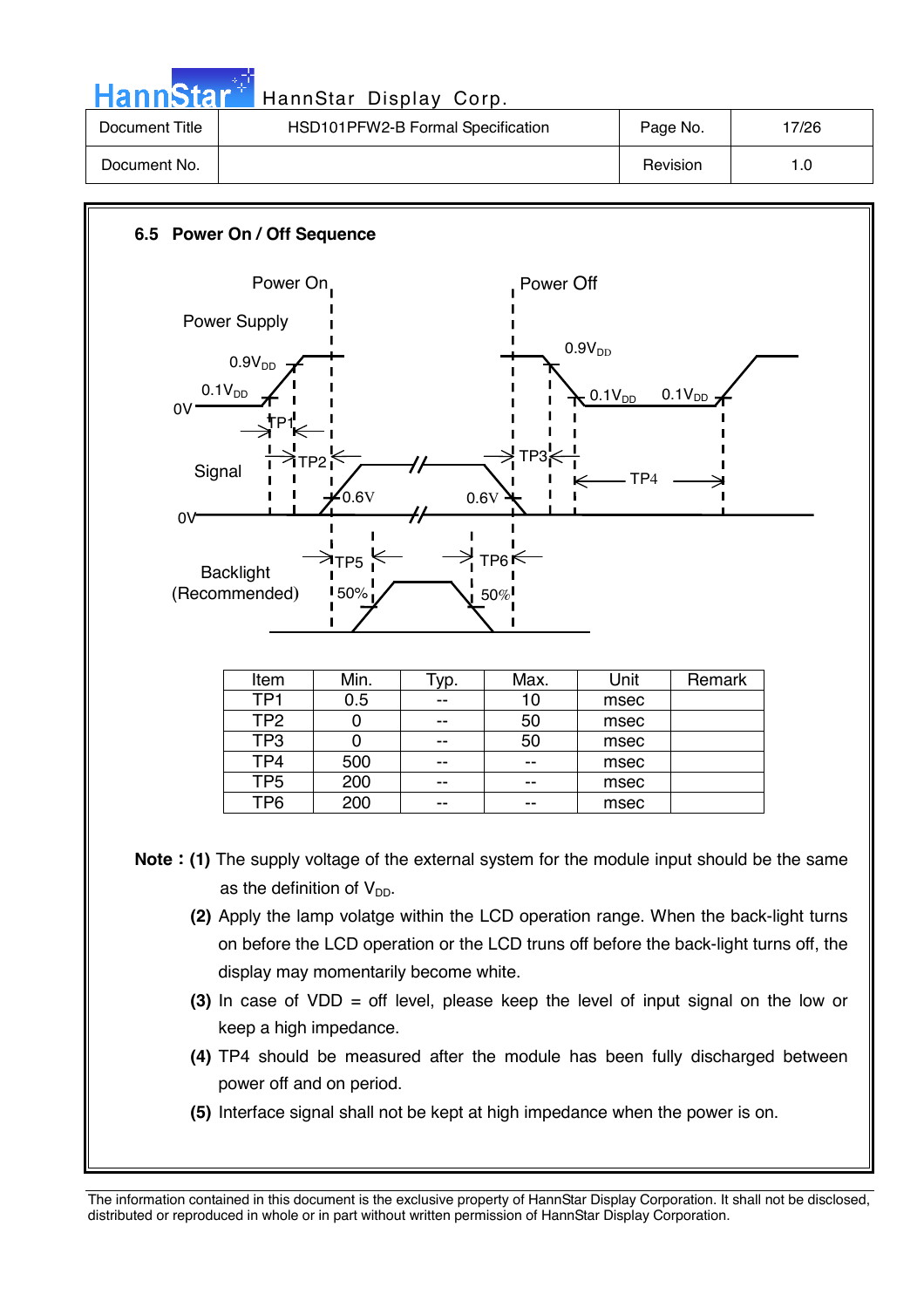# HannStar<sup>t HannStar</sup> Display Corp.

| Document Title | HSD101PFW2-B Formal Specification | Page No. | 18/26 |
|----------------|-----------------------------------|----------|-------|
| Document No.   |                                   | Revision | 0. ا  |

| <b>Parameter</b>                | <b>Symbol</b> | Min    | <b>Typ</b> | <b>Max</b> | <b>Units</b> | <b>Condition</b>               |
|---------------------------------|---------------|--------|------------|------------|--------------|--------------------------------|
| <b>LED Current</b>              | ΙF            | --     | 18.0       | 18.75      | mA           | Ta=25 $°C$                     |
| LED Voltage                     | VF            | 3.0    | 3.2        | 3.4        | Volt         | Ta=25 $°C$                     |
| <b>LED Power</b><br>consumption | $P_{LED}$     | --     | 1.38       | 1.53       | Watt         | Ta= $25^{\circ}$<br>Note $(1)$ |
| LED Life-Time                   | N/A           | 10,000 | --         | --         | Hour         | Ta=25 $°C$                     |
|                                 |               |        |            |            |              | $I_{F=}$ 18mA                  |
|                                 |               |        |            |            |              | Note $(2)$                     |

**Note (1):** Calculator value for reference P=I<sub>F</sub> x V<sub>F</sub> x N (LED Qty')

 **Note (2):** The LED lifetime defines as the estimated time to 50% degradation of final luminous.

### **6.7 LED Driver**

### **6.7.1 Absolute Maximum Ratings**

| Item                                                         | Symbol           | Min.   | Max. | Unit | <b>Note</b> |
|--------------------------------------------------------------|------------------|--------|------|------|-------------|
| <b>LED Power Supply voltage</b>                              | V <sub>LED</sub> | $-0.3$ | 24   | Volt |             |
| LED_EN, PWM pin Voltage   V <sub>EN</sub> , V <sub>PWM</sub> |                  | --     | 5.5  | Volt |             |

### **6.7.2 DC Electrical Characteristics**

| <b>Parameter</b>                          | Symbol                   | <b>Min</b> | <b>Typ</b> | <b>Max</b> | <b>Units</b> | <b>Remark</b> |
|-------------------------------------------|--------------------------|------------|------------|------------|--------------|---------------|
| <b>LED Power</b><br><b>Supply Voltage</b> | V <sub>LED</sub>         | 5.0        |            | 21.0       | Volt         |               |
| LED EN High<br>Threshold                  | $V_{ENH}$                | 2.0        |            |            | Volt         |               |
| LED EN Low<br>Threshold                   | $V_{ENL}$                |            |            | 0.3        | Volt         |               |
| PWM High<br>Threshold                     | <b>V</b> <sub>PWMH</sub> | 3.0        |            |            | Volt         |               |
| <b>IPWM Low</b><br>Threshold              | V <sub>PWML</sub>        | --         | --         | 0.2        | Volt         |               |
| <b>PWM Frequency</b>                      | $F_{\rm PWM}$            | 200        |            | 300        | Hz           |               |
| <b>PWM Duty Cycle</b>                     | Т <sub>р</sub>           | 10         | --         | --         | $\%$         | Note(1)       |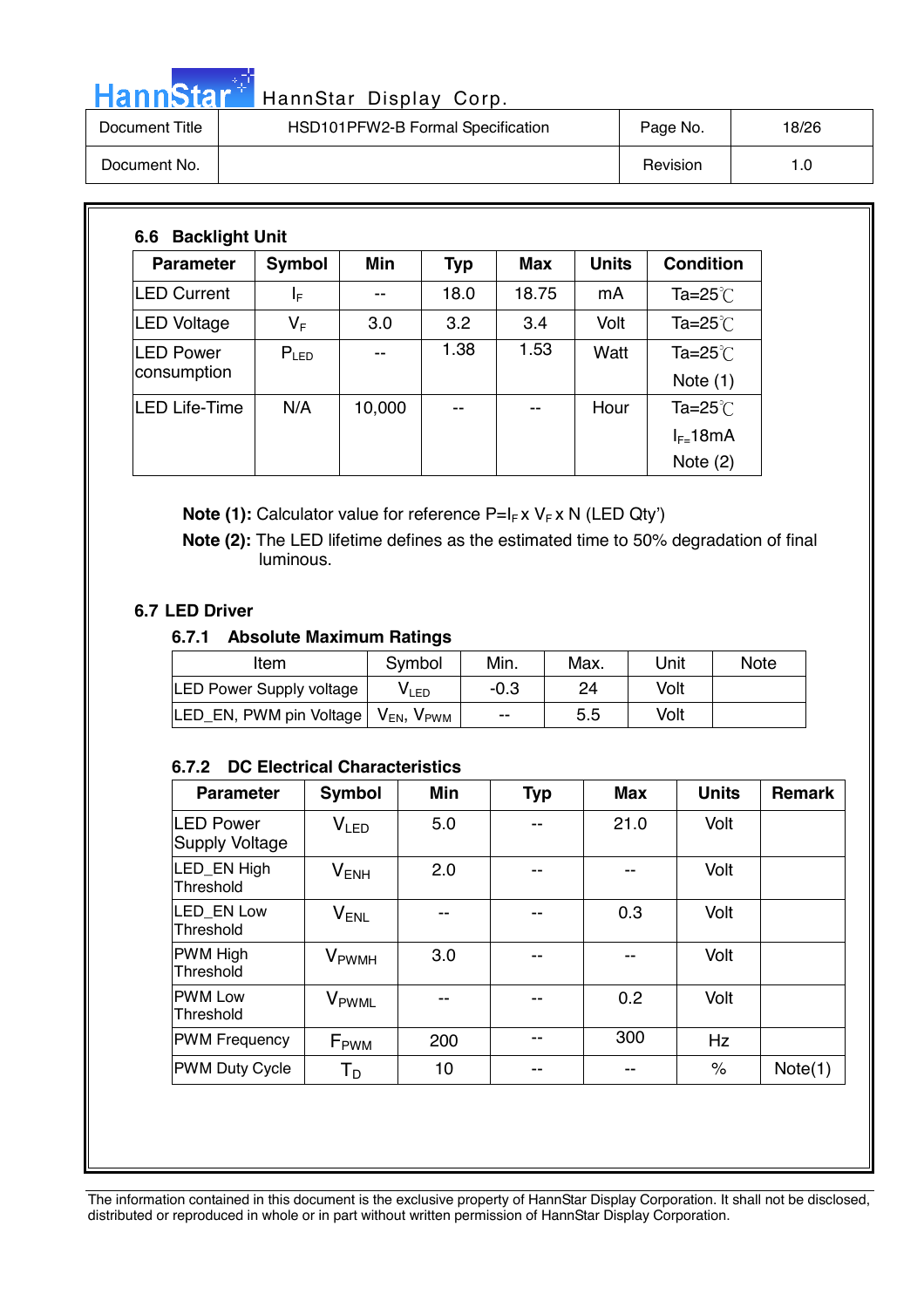

The information contained in this document is the exclusive property of HannStar Display Corporation. It shall not be disclosed, distributed or reproduced in whole or in part without written permission of HannStar Display Corporation.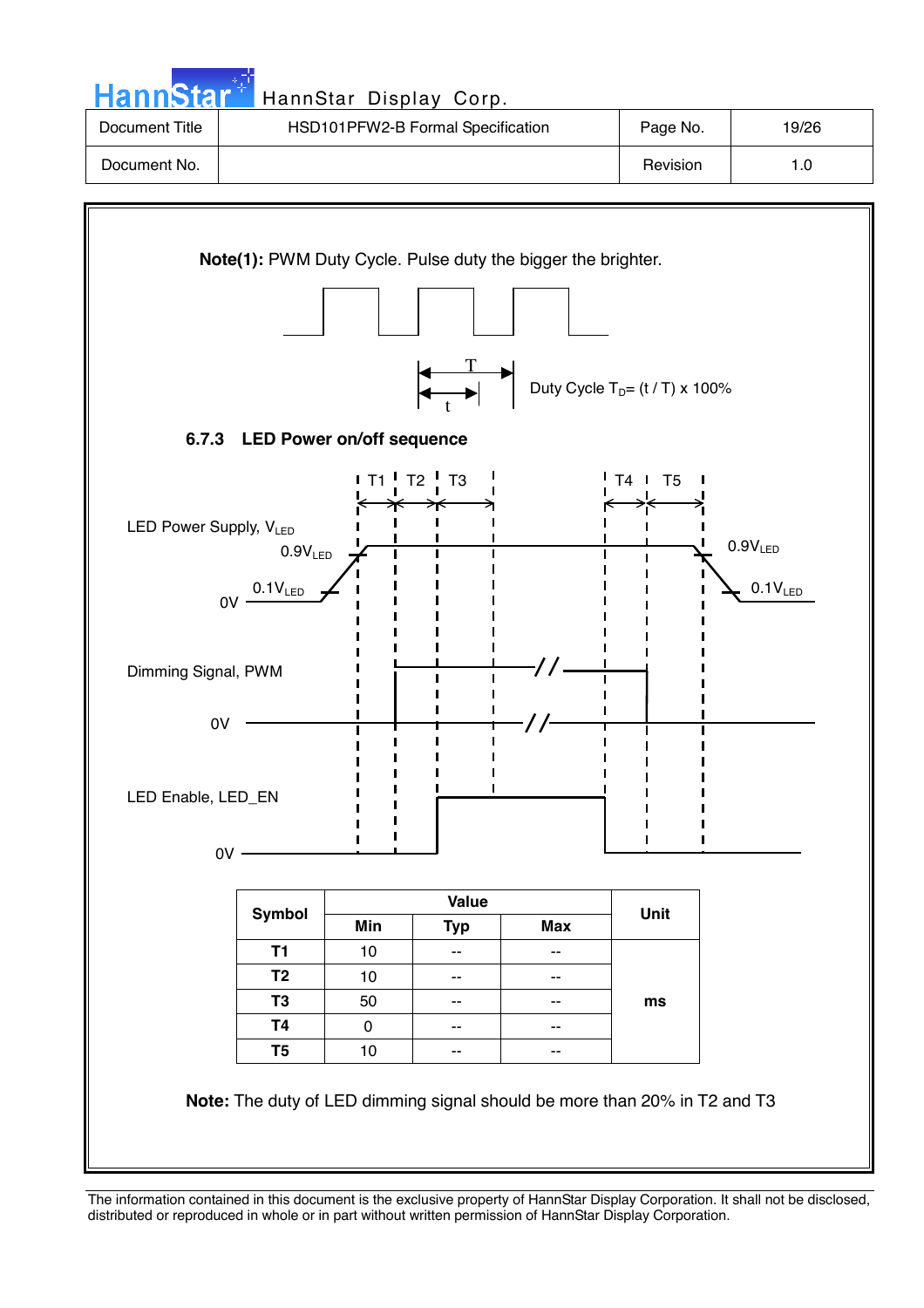|                | HannStar <sup>+</sup> HannStar Display Corp. |          |       |
|----------------|----------------------------------------------|----------|-------|
| Document Title | HSD101PFW2-B Formal Specification            | Page No. | 20/26 |
| Document No.   |                                              | Revision | 1.0   |

| No. | <b>Item</b>                       | <b>Conditions</b>                                                                                                      | Remark |
|-----|-----------------------------------|------------------------------------------------------------------------------------------------------------------------|--------|
|     | High Temperature Storage          | Ta=+60 $\degree$ C, 240hrs                                                                                             |        |
| 2   | Low Temperature Storage           | Ta= $-20^{\circ}$ C, 240hrs                                                                                            |        |
| 3   | <b>High Temperature Operation</b> | Ta= $+50^{\circ}$ C, 500hrs                                                                                            |        |
|     | Low Temperature Operation         | Ta=0°C, 500hrs                                                                                                         |        |
| 5   |                                   | Thermal Cycling Test (non operation) $ -20^{\circ}C(30\text{min}) \rightarrow +60^{\circ}C(30\text{min})$ , 100 cycles |        |
|     | Vibration                         | Sine Wave                                                                                                              |        |
| 6   |                                   | 1.5G, 5~500Hz, XYZ                                                                                                     |        |
|     |                                   | 30min/each direction                                                                                                   |        |
|     | Shock                             | Half-Sine, 200G, 2ms, ±XYZ, 1time                                                                                      |        |

### **Storage / Operating temperature**

موليات

Ī



Note .Max wet bulb temp.=39°C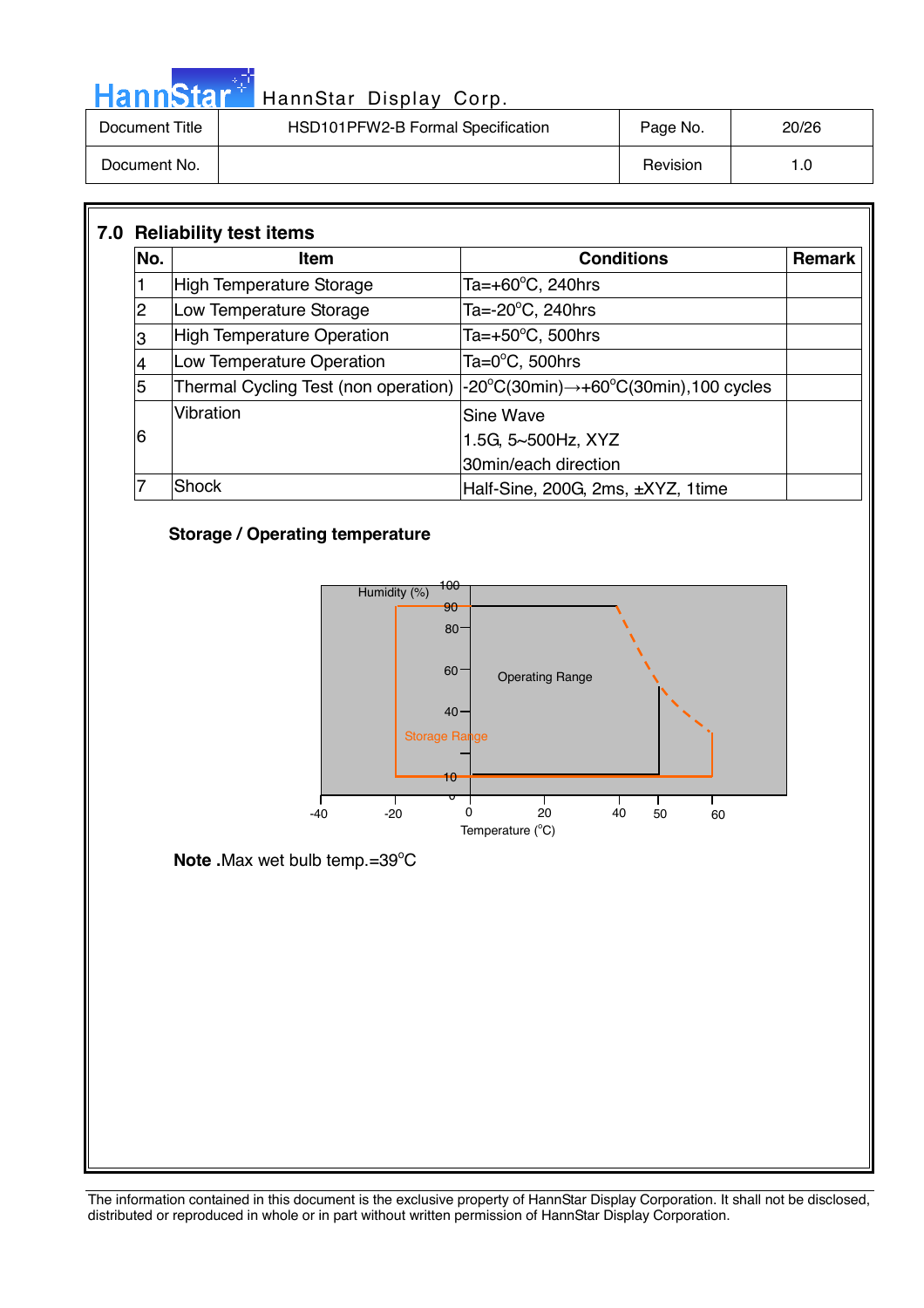**Hann**Star HannStar Display Corp. Document Title | HSD101PFW2-B Formal Specification | Page No. | 21/26

**8.0 OUTLINE DIMENSION** 



**8.1 Front View Outline Dimension (2009/7/10 update)**



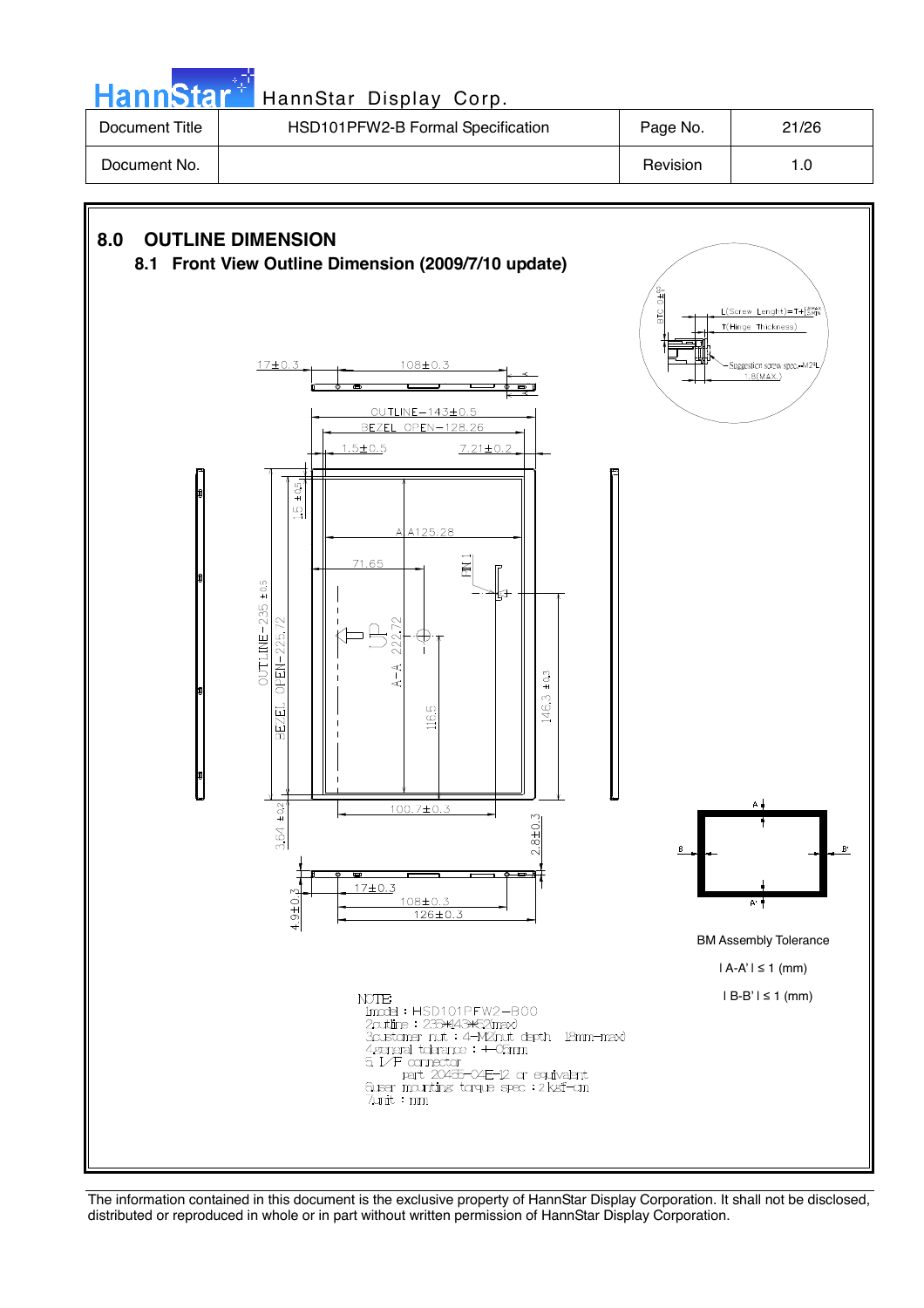| <b>HannStar</b> | HannStar Display Corp.            |          |       |
|-----------------|-----------------------------------|----------|-------|
| Document Title  | HSD101PFW2-B Formal Specification | Page No. | 22/26 |
| Document No.    |                                   | Revision | 1.0   |

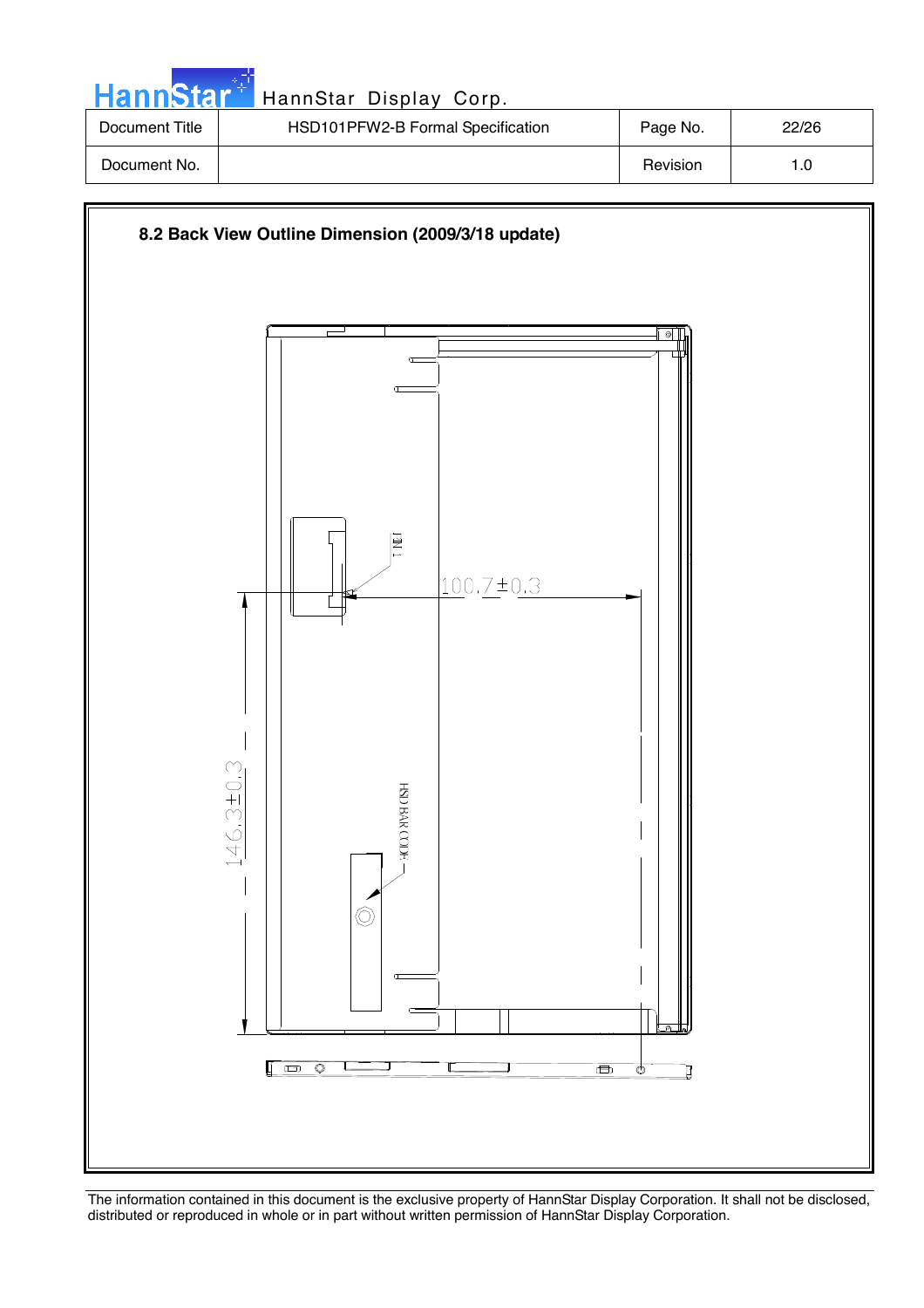| <u>ann<sup>,</sup></u> | . To i |  |
|------------------------|--------|--|

### HannStar Display Corp.

| Document Title | HSD101PFW2-B Formal Specification | Page No. | 23/26 |
|----------------|-----------------------------------|----------|-------|
| Document No.   |                                   | Revision | 0. ا  |

**9.0 LOT MARK** 

### **9.1 Lot Mark**



Code 1,2,3,4,5,6: HannStar internal flow control code.

Code 7: production location.

Code 8: production year.

Code 9: production month.

Code 10,11,12,13,14,15: serial number.

### Note (1) Production Year

| Year | 2001 | 2002 | 2003 | 2004 | 2005 | 2006 | 2007 | 2008 | 2009 | 2010 |
|------|------|------|------|------|------|------|------|------|------|------|
| Mark |      |      |      |      |      |      |      |      |      |      |

### Note (2) Production Month

| Month | Jan. | Feb. | Mar. |  | Apr.   May.   Jun.   Jul.   Aug.   Sep.   Oct |  |  | Nov. | Dec. |
|-------|------|------|------|--|-----------------------------------------------|--|--|------|------|
| Mark  |      |      |      |  |                                               |  |  |      |      |

### **9.2 Location of Lot Mark**

- (1) Location : The label is attached to the backside of the LCD module. See Product back view. ( Section 8.0 : OUTLINE DIMENSION )
- (2) Detail of the Mark : As attached below
- (3) This is subject to change without prior notice.

|                       | <b>BAKLARATT</b><br>TWEE<br><b>AIRFRORADO</b> | HSD101PFW2                                                                                                                  | <b>HannStar</b>                                         |
|-----------------------|-----------------------------------------------|-----------------------------------------------------------------------------------------------------------------------------|---------------------------------------------------------|
| GP-HI<br>ß<br>E212246 | MS                                            | $\ast$<br><b>Rev:</b><br>$-B$ EDX.X 6 AO<br>Ш<br>║<br>I<br>║<br>I<br>Ш<br>Ш<br>Ш<br>Ⅲ<br>0 K 9 C 0 0 0 A 0<br>0<br>200<br>ᅀ | ║<br>║<br>║<br>║<br>$\circ$<br>$\Omega$<br>C<br>. т. н. |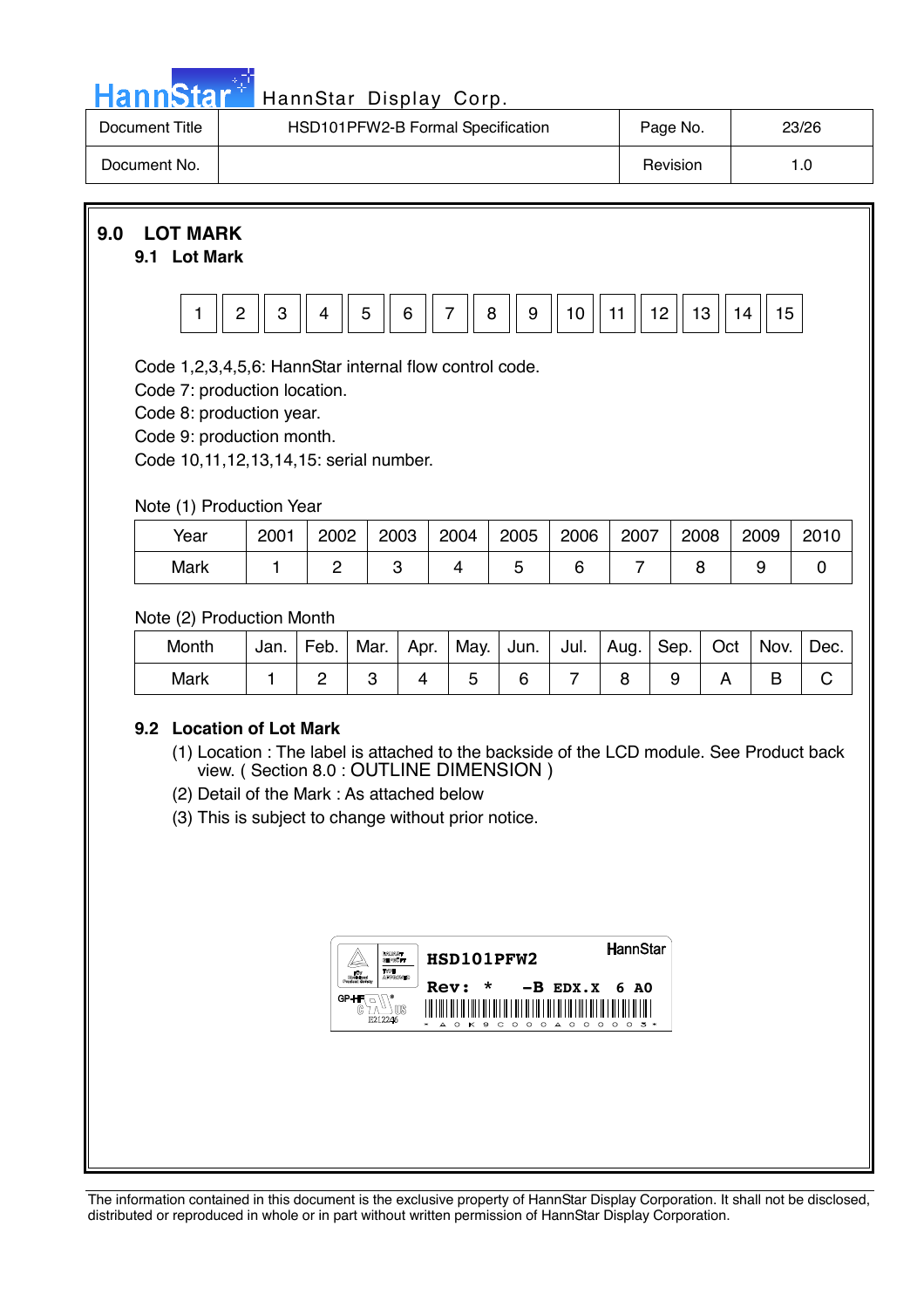| HannStar <sup>*</sup> | HannStar Display Corp.            |          |       |
|-----------------------|-----------------------------------|----------|-------|
| Document Title        | HSD101PFW2-B Formal Specification | Page No. | 24/26 |
| Document No.          |                                   | Revision | 1.0   |

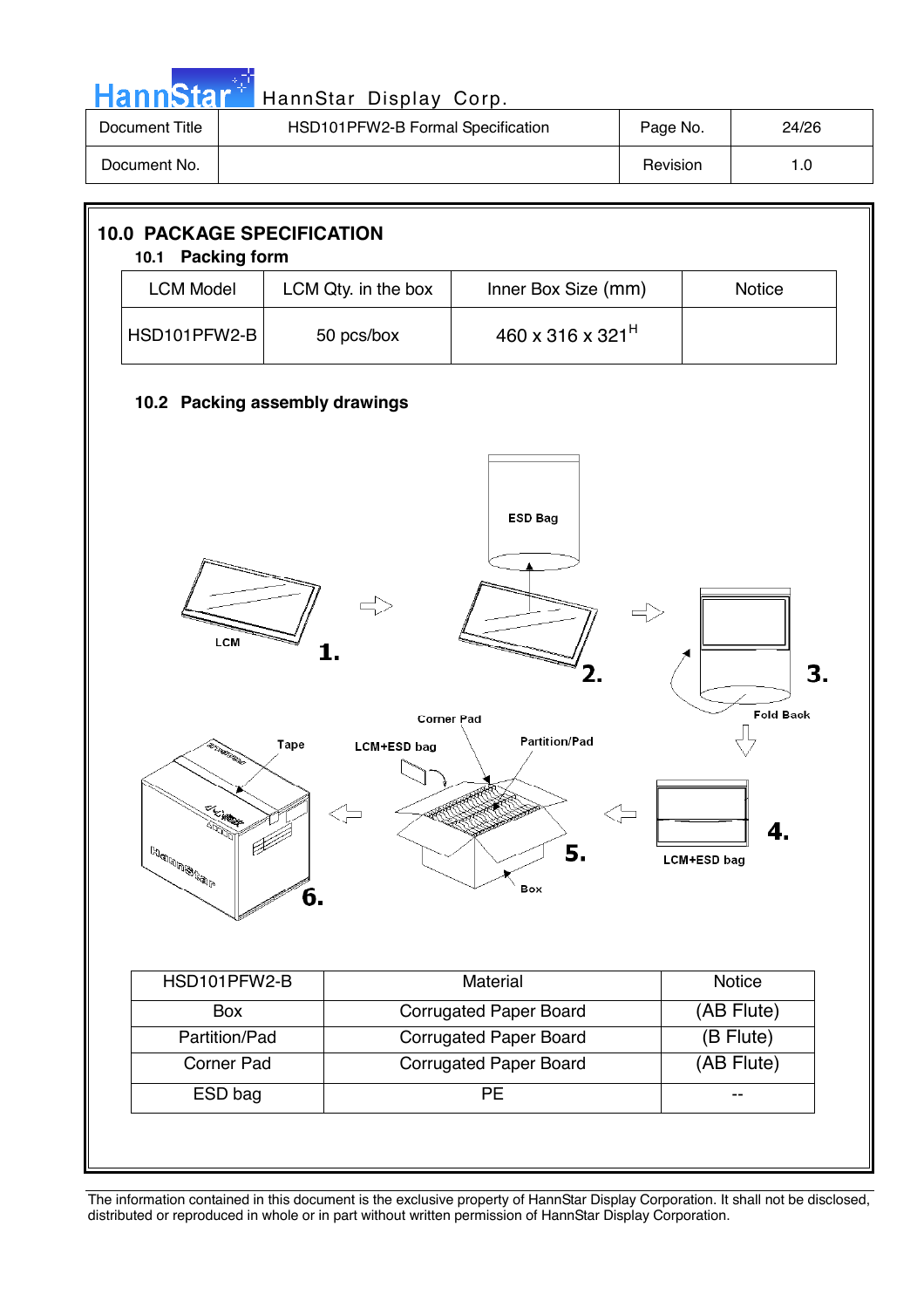

## HannStar<sup>47</sup> HannStar Display Corp.

| Document Title | HSD101PFW2-B Formal Specification | Page No. | 25/26 |
|----------------|-----------------------------------|----------|-------|
| Document No.   |                                   | Revision |       |

### **11.0 GENERAL PRECAUTION**

### **11.1 Use Restriction**

This product is not authorized for use in life supporting systems, aircraft navigation control systems, military systems and any other application where performance failure could be life-threatening or otherwise catastrophic.

### **11.2 Disassembling or Modification**

 Do not disassemble or modify the module. It may damage sensitive parts inside LCD module, and may cause scratches or dust on the display. HannStar does not warrant the module, if customers disassemble or modify the module.

### **11.3 Breakage of LCD Panel**

- 11.3.1.If LCD panel is broken and liquid crystal spills out, do not ingest or inhale liquid crystal, and do not contact liquid crystal with skin.
- 11.3.2. If liquid crystal contacts mouth or eyes, rinse out with water immediately.
- 11.3.3. If liquid crystal contacts skin or cloths, wash it off immediately with alcohol and rinse thoroughly with water.
- 11.3.4. Handle carefully with chips of glass that may cause injury, when the glass is broken.

### **11.4 Electric Shock**

- 11.4.1. Disconnect power supply before handling LCD module.
- 11.4.2. Do not pull or fold the LED cable.
- 11.4.3. Do not touch the parts inside LCD modules and the fluorescent LED's connector or cables in order to prevent electric shock.

### **11.5 Absolute Maximum Ratings and Power Protection Circuit**

- 11.5.1. Do not exceed the absolute maximum rating values, such as the supply voltage variation, input voltage variation, variation in parts' parameters, environmental temperature, etc., otherwise LCD module may be damaged.
- 11.5.2. Please do not leave LCD module in the environment of high humidity and high temperature for a long time.
- 11.5.3. It's recommended to employ protection circuit for power supply.

### **11.6 Operation**

- 11.6.1 Do not touch, push or rub the polarizer with anything harder than HB pencil lead.
- 11.6.2 Use fingerstalls of soft gloves in order to keep clean display quality, when persons handle the LCD module for incoming inspection or assembly.
- 11.6.3 When the surface is dusty, please wipe gently with absorbent cotton or other soft material.